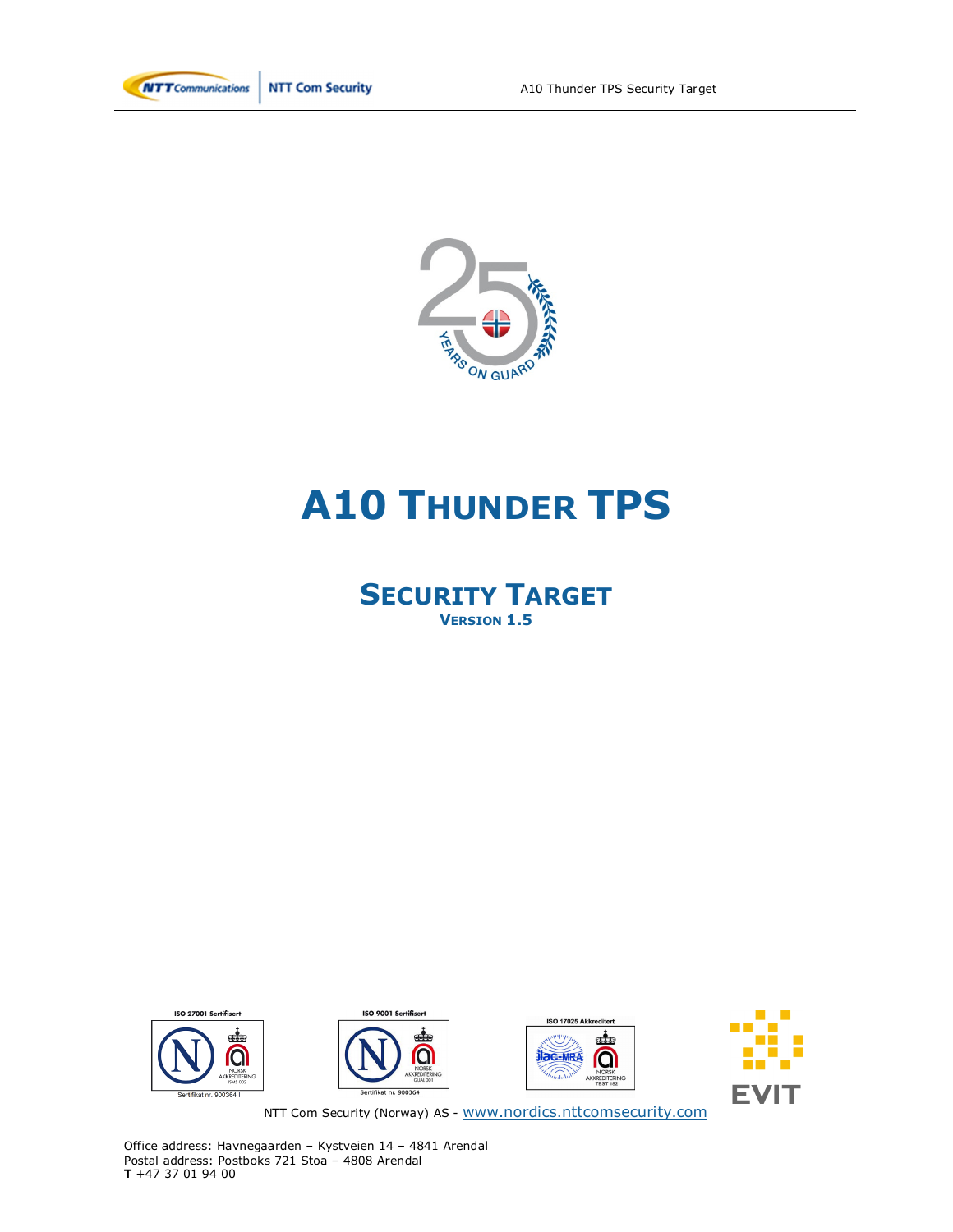

# **TABLE OF CONTENTS**

| 1.3.5. CLI COMMANDS FOR CONFIGURING AND MANAGING DDOS MITIGATION  |  |
|-------------------------------------------------------------------|--|
|                                                                   |  |
| 1.3.6. GUI AND AXAPI FOR CONFIGURING AND MANAGING DDOS MITIGATION |  |
|                                                                   |  |
|                                                                   |  |
|                                                                   |  |
|                                                                   |  |
|                                                                   |  |
|                                                                   |  |
| 3. SECURITY PROBLEM DEFINITION (ASE_SPD)  21                      |  |
|                                                                   |  |
|                                                                   |  |
|                                                                   |  |
|                                                                   |  |
|                                                                   |  |
|                                                                   |  |
|                                                                   |  |
|                                                                   |  |
|                                                                   |  |
|                                                                   |  |
|                                                                   |  |
|                                                                   |  |
| 5. EXTENDED COMPONENTS DEFINITION (ASE_ECD) 27                    |  |
|                                                                   |  |
|                                                                   |  |
|                                                                   |  |
|                                                                   |  |
|                                                                   |  |
|                                                                   |  |
|                                                                   |  |
| 6.1.2.2. FDP_ACF.1 SECURITY ATTRIBUTE BASED ACCESS CONTROL29      |  |
| 6.1.2.3. FDP_IFC.2 COMPLETE INFORMATION FLOW CONTROL29            |  |
|                                                                   |  |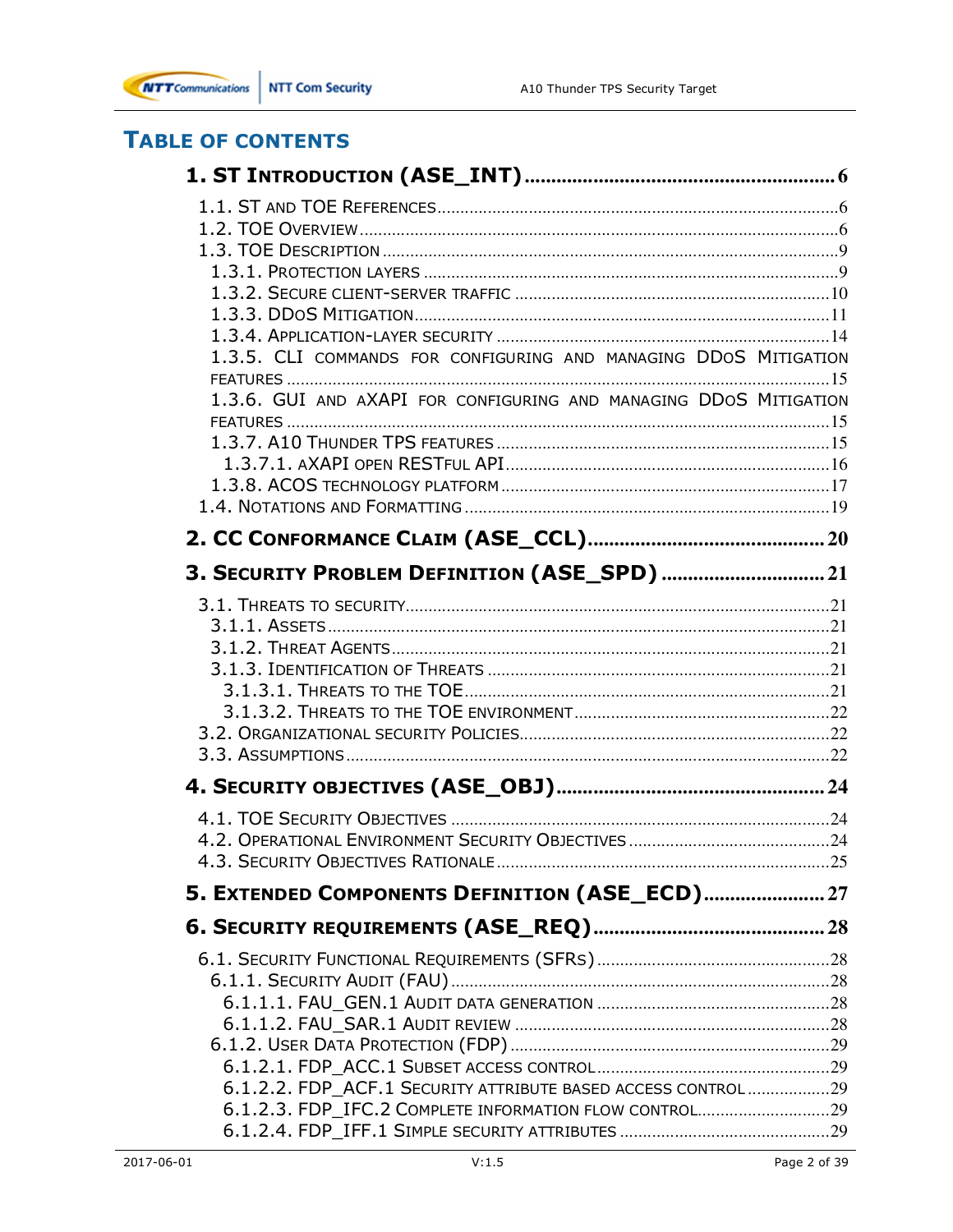

| 6.1.3.3. FIA UID.2 USER IDENTIFICATION BEFORE ANY ACTION 30     |  |
|-----------------------------------------------------------------|--|
|                                                                 |  |
| 6.1.4.1. FMT MOF.1 MANAGEMENT OF SECURITY FUNCTIONS BEHAVIOUR30 |  |
| 6.1.4.2. FMT MSA.1 MANAGEMENT OF SECURITY ATTRIBUTES30          |  |
| 6.1.4.3. FMT MSA.3 STATIC ATTRIBUTE INITIALISATION31            |  |
| 6.1.4.4. FMT SMF.1 SPECIFICATION OF MANAGEMENT FUNCTIONS 31     |  |
|                                                                 |  |
|                                                                 |  |
|                                                                 |  |
|                                                                 |  |
|                                                                 |  |
|                                                                 |  |
| 6.3.1. RELATION BETWEEN SFRS AND SECURITY OBJECTIVES32          |  |
|                                                                 |  |
|                                                                 |  |
|                                                                 |  |
|                                                                 |  |
|                                                                 |  |
|                                                                 |  |
|                                                                 |  |
|                                                                 |  |
|                                                                 |  |
| 7. TOE SUMMARY SPECIFICATION (ASE_TSS)  36                      |  |
|                                                                 |  |
|                                                                 |  |
|                                                                 |  |
|                                                                 |  |
|                                                                 |  |
|                                                                 |  |
|                                                                 |  |
|                                                                 |  |
|                                                                 |  |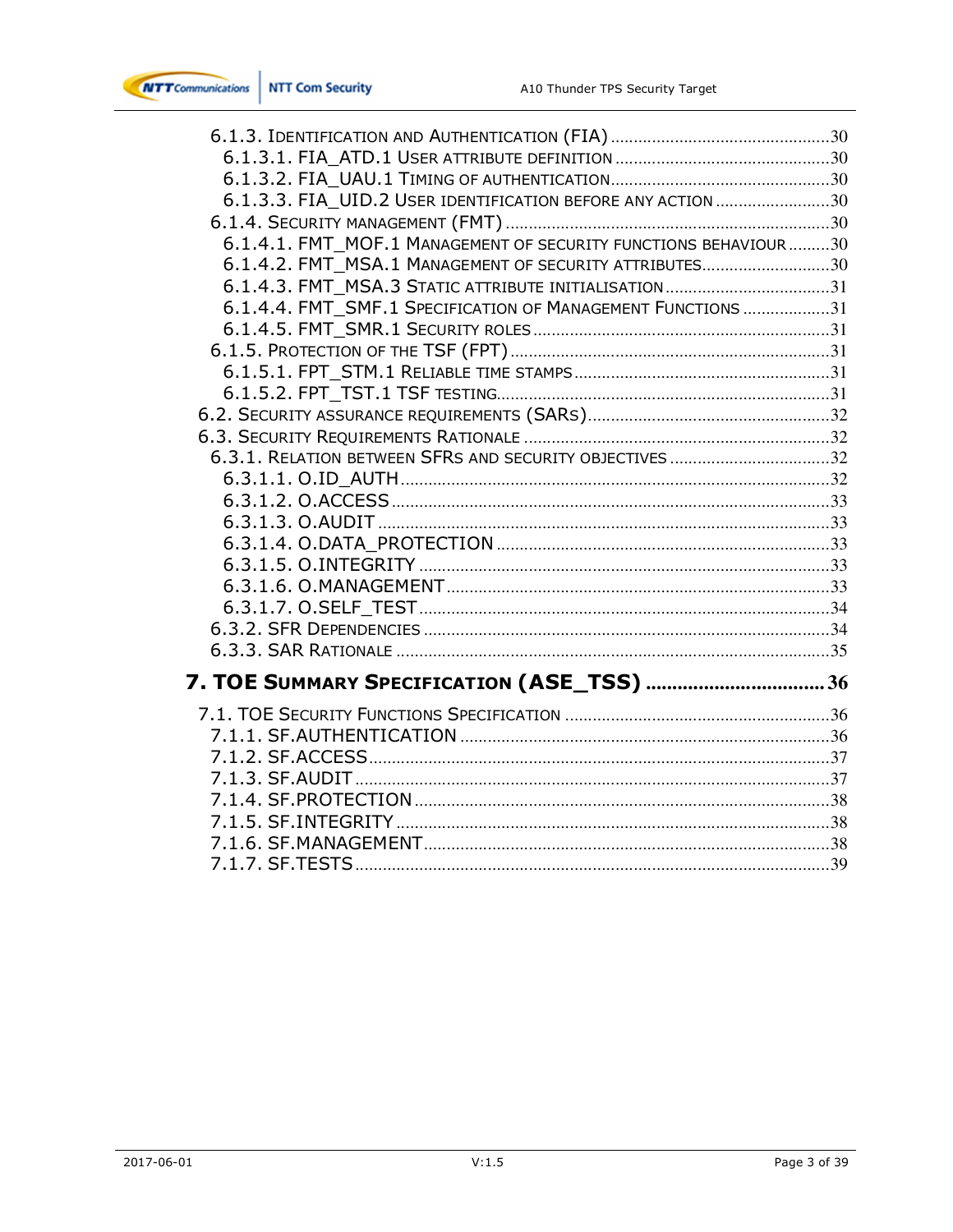

# **LIST OF FIGURES**

# **LIST OF TABLES**

| Table 2: Mapping of Objectives to Threats, Policies and Assumptions.  25 |  |
|--------------------------------------------------------------------------|--|
|                                                                          |  |
|                                                                          |  |
|                                                                          |  |
|                                                                          |  |
|                                                                          |  |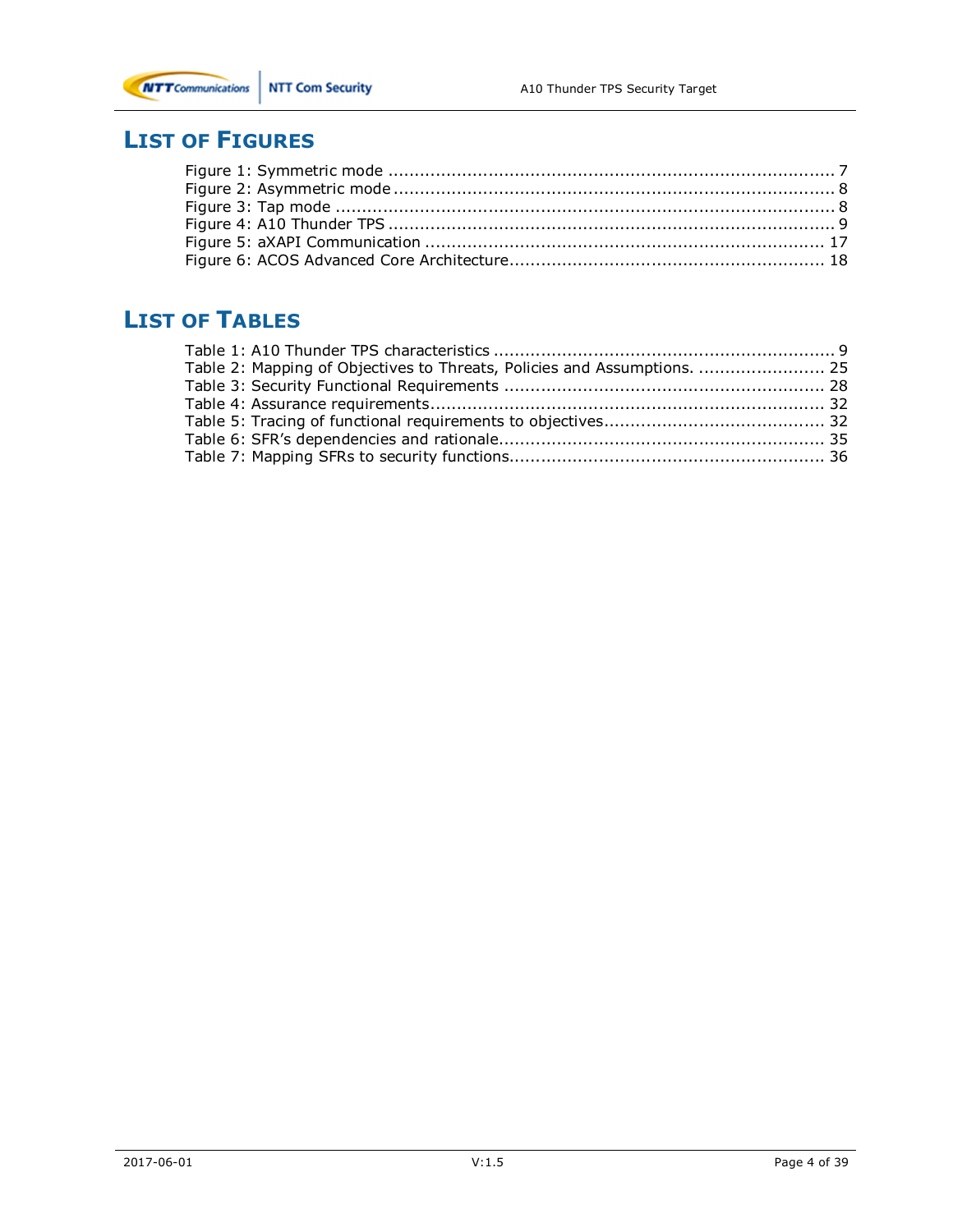

# **ABBREVIATIONS**

| Abbreviation | Description                              |
|--------------|------------------------------------------|
| ACK          | Acknowledge character                    |
| <b>ACOS</b>  | <b>Advanced Core Operating System</b>    |
| API          | Application Programming Interface        |
| <b>BGP</b>   | <b>Border Gateway Protocol</b>           |
| <b>CEF</b>   | Common Event Format                      |
| <b>CLI</b>   | Command-line Interface                   |
| <b>DDoS</b>  | Distributed Denial of Service            |
| <b>DPI</b>   | Deep Packet Inspection                   |
| <b>FPGA</b>  | Field Programmable Gate Array            |
| <b>FTA</b>   | Flexible Traffic Acceleration            |
| GUI          | Graphical User Interface                 |
| <b>PPS</b>   | Packets per second                       |
| <b>REST</b>  | Representational State Transfer          |
| <b>SSD</b>   | Solid-State Drive                        |
| <b>SSMP</b>  | Symmetric Scalable Multi-Core Processing |
| <b>SYN</b>   | Synchronize                              |
| <b>TPS</b>   | <b>Threat Protection System</b>          |

# **DEFINITIONS**

|        | Definition Description                |
|--------|---------------------------------------|
| l GLID | Applies a custom set of traffic rates |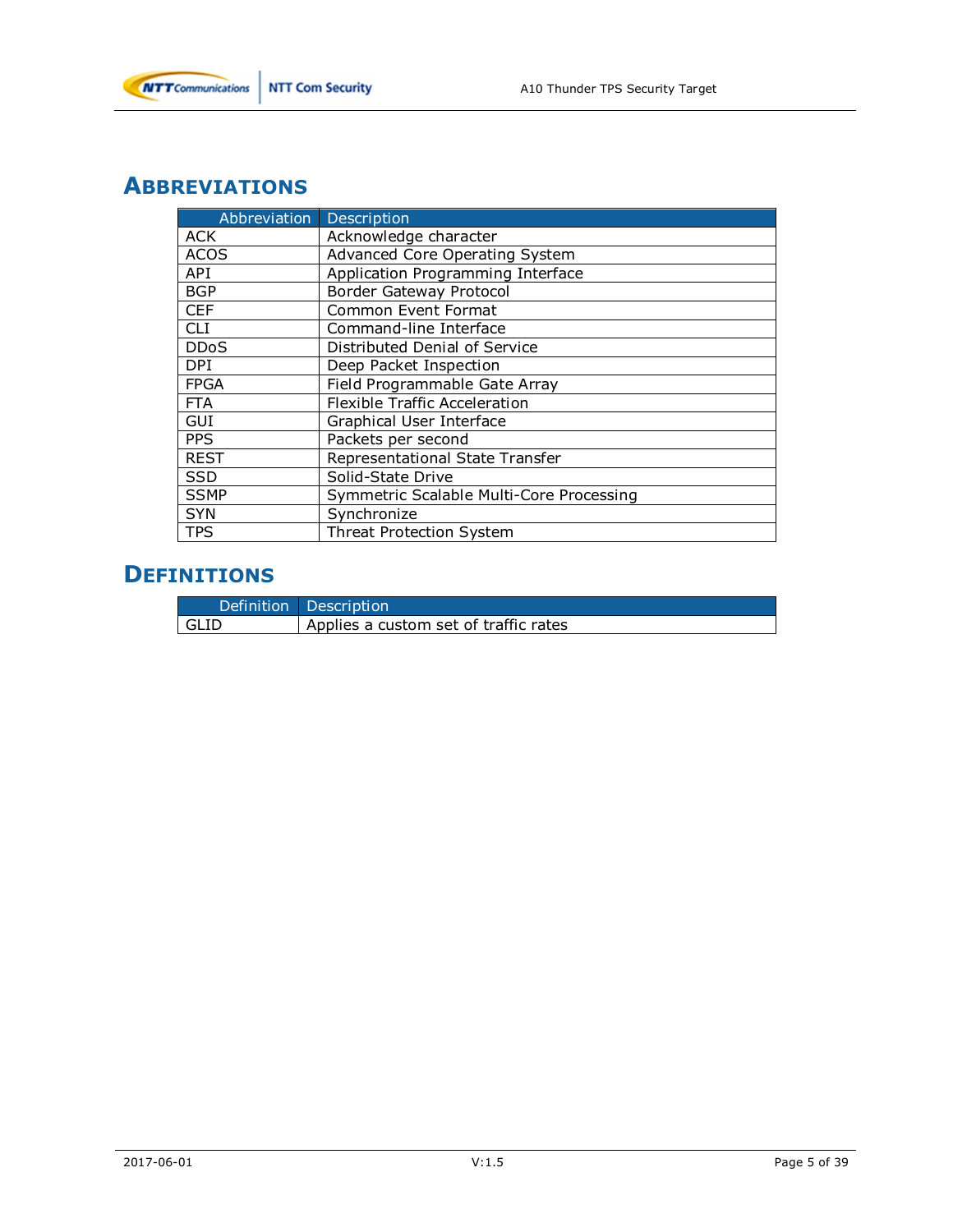# **1. ST INTRODUCTION (ASE\_INT)**

# **1.1. ST AND TOE REFERENCES**

The following table identifies the Security Target (ST).

| Item         | Identification                  |
|--------------|---------------------------------|
| ST title     | A10 Thunder TPS Security Target |
| l ST version | 1.5                             |
| ST author    | NTT Com Security (Norway) AS    |

The following table identifies the Target Of Evaluation (TOE).

| Item                 | Identification                            |
|----------------------|-------------------------------------------|
| TOE name             | A10 Thunder TPS                           |
| TOE hardware version | Thunder TPS S-models: 4435S, 5435S, 6435S |
| TOE firmware version | $3.2.2 - P1$                              |

The following table identifies common references for the ST and the TOE.

| <b>Item</b>       | Identification                |
|-------------------|-------------------------------|
| CC Version        | 3.1 Revision 4                |
| Assurance level   | EAL2 augmented with ALC FLR.1 |
| PP Identification | None                          |

## **1.2. TOE OVERVIEW**

The TOE is comprised of Thunder 4435S TPS, Thunder 5435S TPS, and Thunder 6435S TPS, that provides high-speed monitoring and scrubbing of client-server traffic. A10 Thunder TPS (Threat Protection System) is built upon the Advanced Core Operating System (ACOS) platform, with Symmetric Scalable Multi-Core Processing (SSMP) software architecture for tracking of network flows.

A10 Thunder TPS provides network-wide protection against distributed denial of service (DDoS) attacks to prevent services from becoming unavailable, which enable data center resources to be used productively. The system performs DDoS protection enforcement for service providers, Web site operators and enterprises, and enables service availability against volumetric, protocol and resource and application-layer attacks. For handling of large DDoS attacks, the DDoS Mitigation capacity is ranging from 38 to 155 Gbps of throughput.

For A10 Thunder TPS, customized actions can be taken against application-layer attacks as needed with Berkeley Packet Filters and RegEx DPI matching technology. Further, A10 Thunder TPS is equipped with Field Programmable Gate Array (FPGA)-based Flexible Traffic Acceleration (FTA) technology, to detect and mitigate over 30 common attack vectors in hardware. Application-layer attacks (TCP, UDP, DNS, HTTP, and SSL) are processed by Intel Xeon CPUs.

A10 Thunder TPS can be integrated into network architectures of different size, with flexible deployment models for in- and out-of-band operations, and routed or transparent operation modes. Such a vendor neutral and flexible DDoS Mitigation solution makes the system to be easily integrated in various networking architectures.

A10 Thunder TPS is high-performance appliances that detect and mitigate multi-vector DDoS attacks at the network edge, functioning as a first line of defense for a network infrastructure, and can be deployed in the following modes:

- Symmetric (client-to-server and server-to-client)
- Asymmetric (client-to-server only)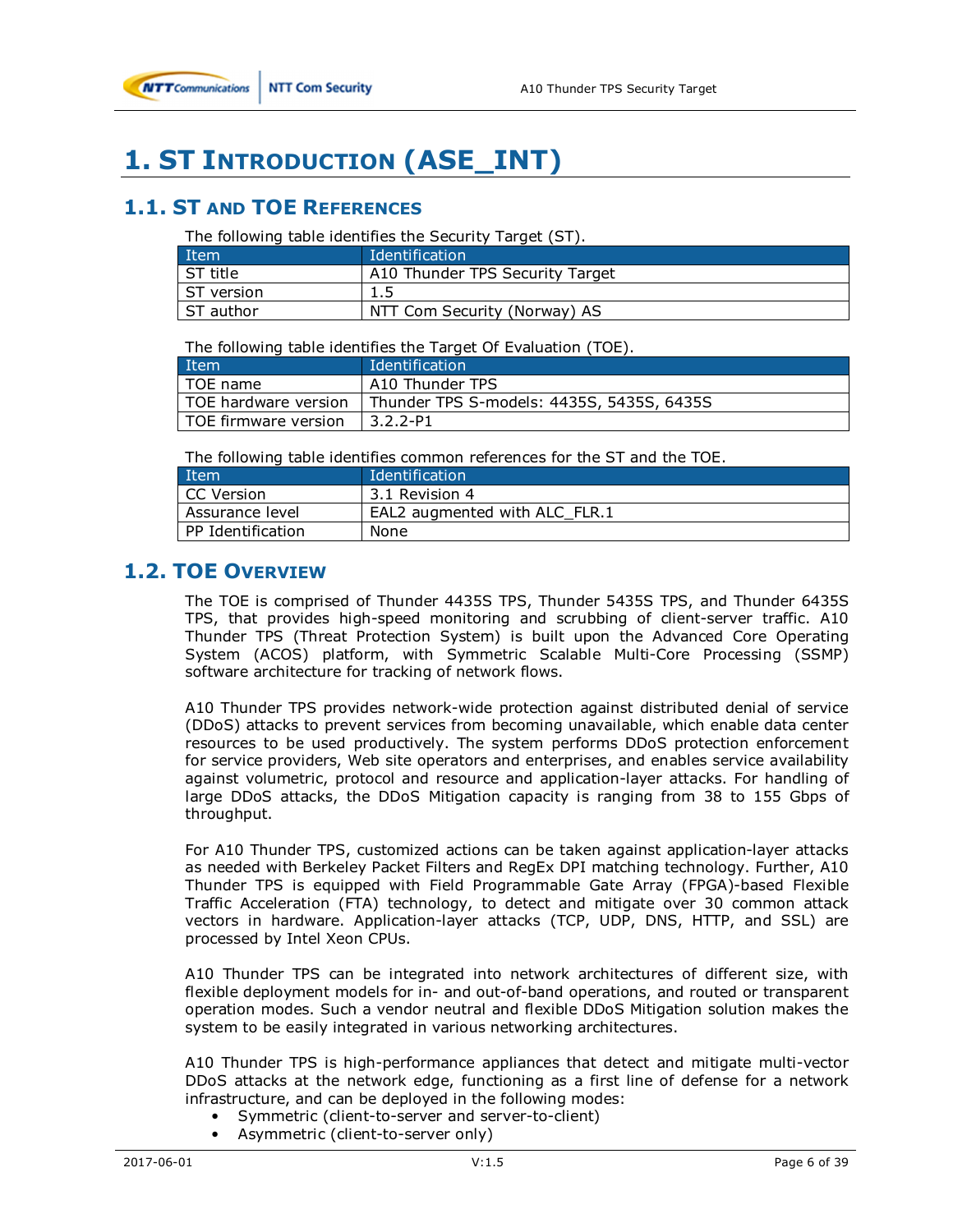

• Tap (log only)

A Thunder TPS device can run the feature in only one of these modes at any given time. However, these modes can be used in combination among multiple DDoS Mitigation peers. For example, running one of the peers in Tap mode configures the device to act as the master device for Black/White List synchronization. The figures 1-3 describe possible operation modes for deployment of A10 Thunder TPS in enterprise networks.

### **SYMMETRIC DEPLOYMENT**

In a Symmetric deployment, the A10 Thunder TPS device is deployed in-line with clientserver traffic. DDoS Mitigation can be applied to either or both traffic directions, client-toserver and server-to-client. See figure 1 for an example use of A10 Thunder TPS in a symmetric mode.



**Figure 1: Symmetric mode** 

This mode provides continuous, comprehensive detection and mitigation, with more application-level attack mitigation options.

### **ASYMMETRIC DEPLOYMENT**

In an Asymmetric deployment, the A10 Thunder TPS device is not in-line with clientserver traffic. Instead, traffic is redirected to the Thunder TPS device when needed for scrubbing. See figure 2 for an example use of A10 Thunder TPS in an asymmetric mode.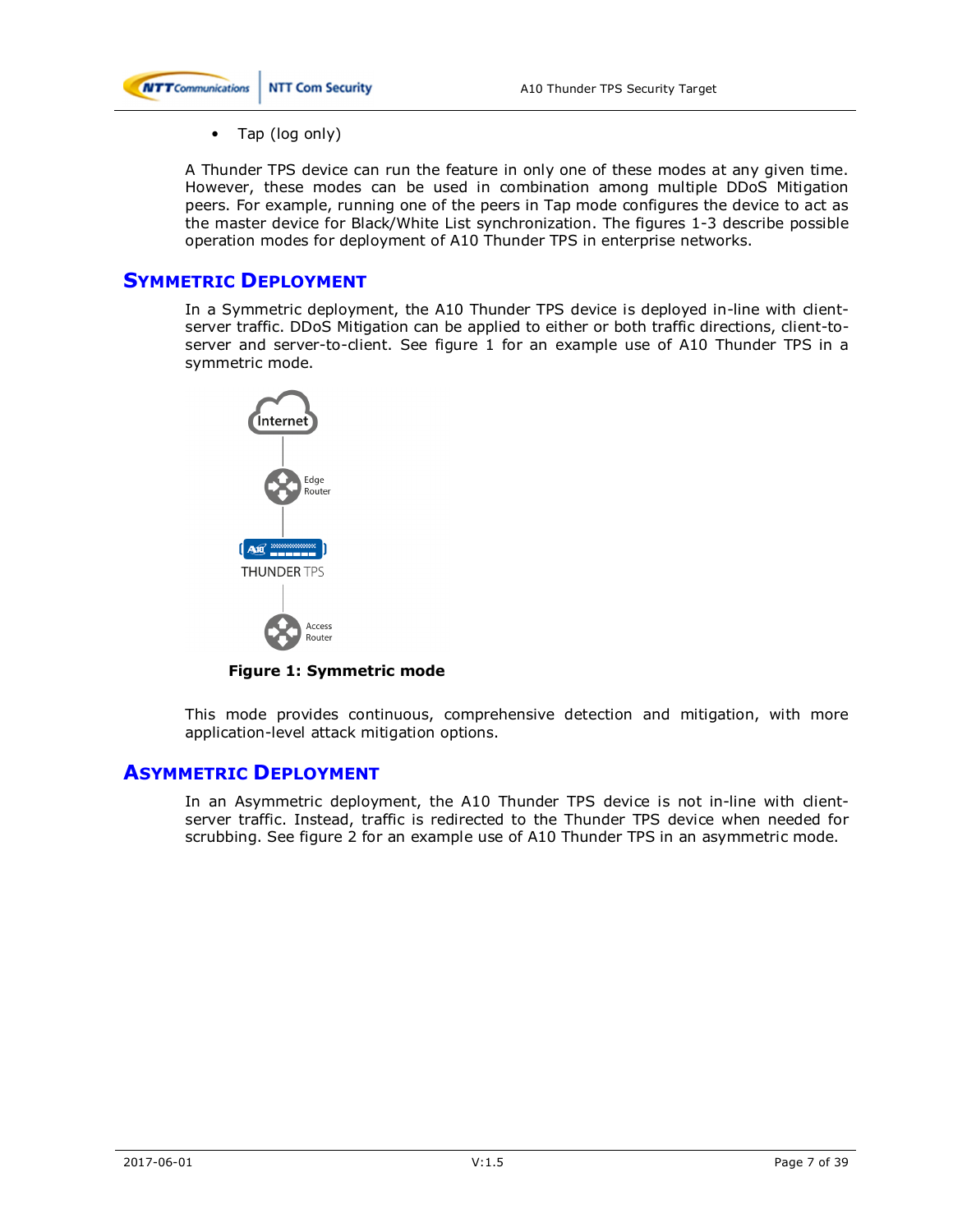



**Figure 2: Asymmetric mode** 

This mode describes an on-demand, or permanent (proactive) volumetric mitigation, triggered manually or by flow analytical systems. With the aXAPI open RESTful API (Application Programming Interface), A10 Thunder TPS enables integration to a vendor custom or third-party detection solutions.

### **TAP DEPLOYMENT**

Tap deployment is designed for operators who want high-speed DDoS detection visibility without mitigation. This is useful in scenarios where operators want to gather telemetry to formulate policy decisions or develop dynamic white lists / black lists and act as a "master" to other TPS devices.

In a Tap deployment, the Thunder TPS device is not in-line with client-server traffic. Traffic is mirrored by tap devices to the Thunder TPS device. Violations of DDoS Mitigation policy are logged but no production traffic is affected by the policy. See figure 3 for an example use of A10 Thunder TPS in a tap mode.



**Figure 3: Tap mode** 

This mode provides detailed telemetry analysis, define threshold violations, and synchronize white/black lists master to in-band Thunder TPS units. Tap mode deployment applies DDoS Mitigation to traffic, but drops traffic that passes scrubbing,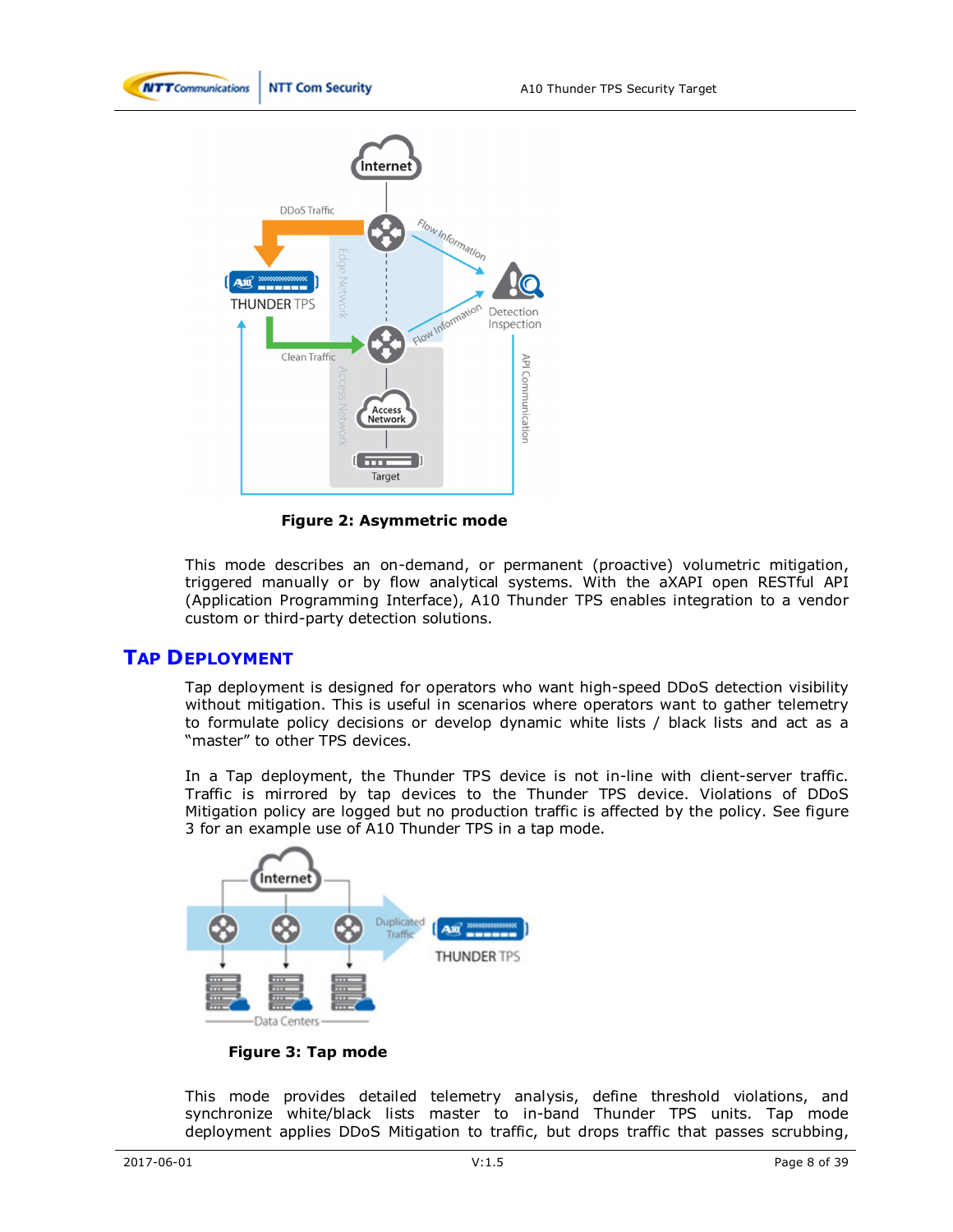

instead of sending it. Tap mode deployment is useful for testing DDoS Mitigation features, or for sampling and exporting DDoS Mitigation data.

Asymmetric deployment and Tap deployment have been excluded from the Common Criteria evaluated configuration.

### **1.3. TOE DESCRIPTION**

TOE scope for A10 Thunder TPS includes Thunder 4435S TPS, Thunder 5435S TPS, and Thunder 6435S TPS. See figure 4 for an S-model example.



**Figure 4: A10 Thunder TPS** 

A10 Thunder TPS protect large networks with entry-level models starting at 38 Gbps and moving up to a 155 Gbps high-performance appliance for the most demanding requirements. The system features dual power supplies, solid-state drives (SSDs), have no inaccessible moving parts for high availability, and has switching and routing processors to provide high-performance network processing. A10 Thunder TPS provides an own interface for management, including a console port, of message logging, email alert notifications and port mirroring. For audit records, the epoch timestamp in the header indicates when the samples were taken. The common event format (CEF) open log management standard, increases cross-platform support. The following table 1 describes some key characteristic differences for the A10 Thunder TPS S-models 4435S, 5435S and 6435S.

|                                      | 4435S                 | 5435S          | 6435S          |
|--------------------------------------|-----------------------|----------------|----------------|
| Throughput                           | 38 Gbps               | 77 Gbps        | 155 Gbps       |
| TCP SYN Auth/sec (PPS)               | 35 million            | 40 million     | 65 million     |
| SYN Cookie/sec (PPS)                 | 50 million            | 100 million    | 200 million    |
| <b>Flexible Traffic Acceleration</b> | $1 \times$ FTA-3+FPGA | 2 x FTA-3+FPGA | 4 x FTA-3+FPGA |
| <b>SSL Security Processor</b>        | Dual                  | Dual           | Ouad           |

#### **Table 1: A10 Thunder TPS characteristics**

No non-TOE hardware/software/firmware is required by the TOE for operation.

### **1.3.1. PROTECTION LAYERS**

A10 Thunder TPS scrubs traffic at multiple layers $^1$ :

- Hardware A10 Thunder TPS hardware is designed to detect attacks that can be perpetrated through invalidly formed packets or using packets containing invalid option settings.
- Layer 2/3 Traffic is compared against a set of limits and rates, including connection and connection-rate limits. DDoS Mitigation uses a default set of limits. Custom limits can be configured and applied, by configuring and applying custom GLIDs to DDoS Mitigation rules.

 $\overline{a}$ <sup>1</sup> OSI Model layers 1-7: Physical, Data Link, Network, Transport, Session, Presentation, Application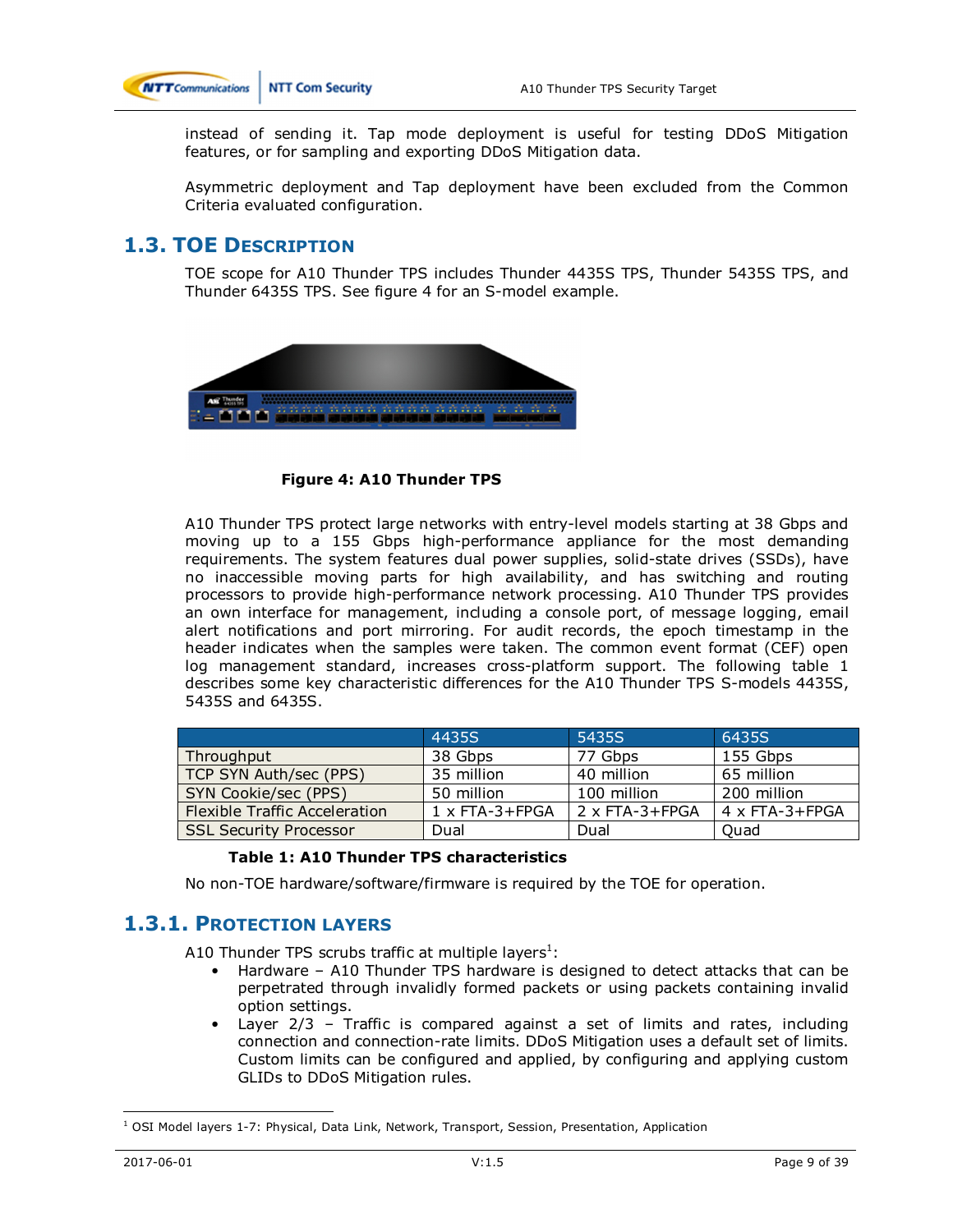

- Layer 4 Traffic is scrubbed and handled based on Layer 4 type (TCP, UDP, ICMP, or other). Custom Layer 4 settings in DDoS templates can be configured, and applied to the applicable Layer 4 types within rules. For TCP or UDP, there can be applied DDoS templates for individual protocol ports within rules.
- Layer 7 Traffic is scrubbed and handled based on Layer 7 application type, such as HTTP or DNS. Custom Layer 7 settings in DDoS templates can be configured, and applied to the applicable Layer 7 application types within rules. There can also be applied DDoS templates for individual application ports.

When DDoS Mitigation is enabled, traffic in excess of any of the configured rates or other checks is dropped, by default. If logging is configured, the over-limit event is also logged.

#### **DDOS TEMPLATES**

To detect and mitigate DDoS attacks in real time, the administrator can apply DDoS mitigation templates or custom countermeasures instantly.

For the Layer 4 options, the administrator can configure the following settings for individual protocol ports:

- GLID Applies a custom set of traffic rates.
- Deny Automatically Black Lists a source and drops its traffic.
- Permit Automatically White Lists a source and allows its traffic.
- TCP/UDP Template Applies protocol-specific custom settings defined in a DDoS template.

Some TCP/UDP security options can be set at the Layer 4 level within individual DDoS Mitigation rules. Other options can be configured within TCP/UDP templates, and applied to source and destination rules by binding the template to the rules.

In source rules, the administrator can use DDoS templates to apply custom mitigation settings based on application type. For example, the administrator can configure DDoS mitigation settings for HTTP traffic in a DDoS HTTP template, and apply the template to application type HTTP. The settings apply to all HTTP traffic that otherwise matches the rule. The administrator can filter based on the following application types:

- DNS over TCP.
- DNS over UDP.
- HTTP.
- Layer 4 SSL (session setup and key negotiation traffic only, not encrypted traffic).

ACOS includes DDoS Mitigation options specifically for scrubbing DNS/HTTP traffic. These options supplement the protection already provided by the system traffic limits (system defaults or defined in a custom GLID) and any Layer 4 templates. DDoS Mitigation includes features that can mitigate DDoS attacks that are based on misuse of the SSL session-setup or renegotiation requests.

### **1.3.2. SECURE CLIENT-SERVER TRAFFIC**

The TOE can enable TCP authentication for client-to-server streams that are redirected to the A10 Thunder TPS device after the 3-way handshake has occurred. When this option is enabled, ACOS authenticates a client by replying to an ACK from the client with an ACK that contains a sequence number and other TCP values that are valid for that clientserver TCP stream.

By default, ACOS drops ACKs for unknown TCP sessions. An unknown TCP session is one that is not being tracked in the ACOS session table<sup>2</sup>. For example, a client-to-server

 $\overline{a}$ 

 $^2$  The session table is not the same as a DDoS Mitigation table. The DDoS Mitigation tables contain security entries for protected sources and destinations. The session table instead contains entries related specifically to stateful session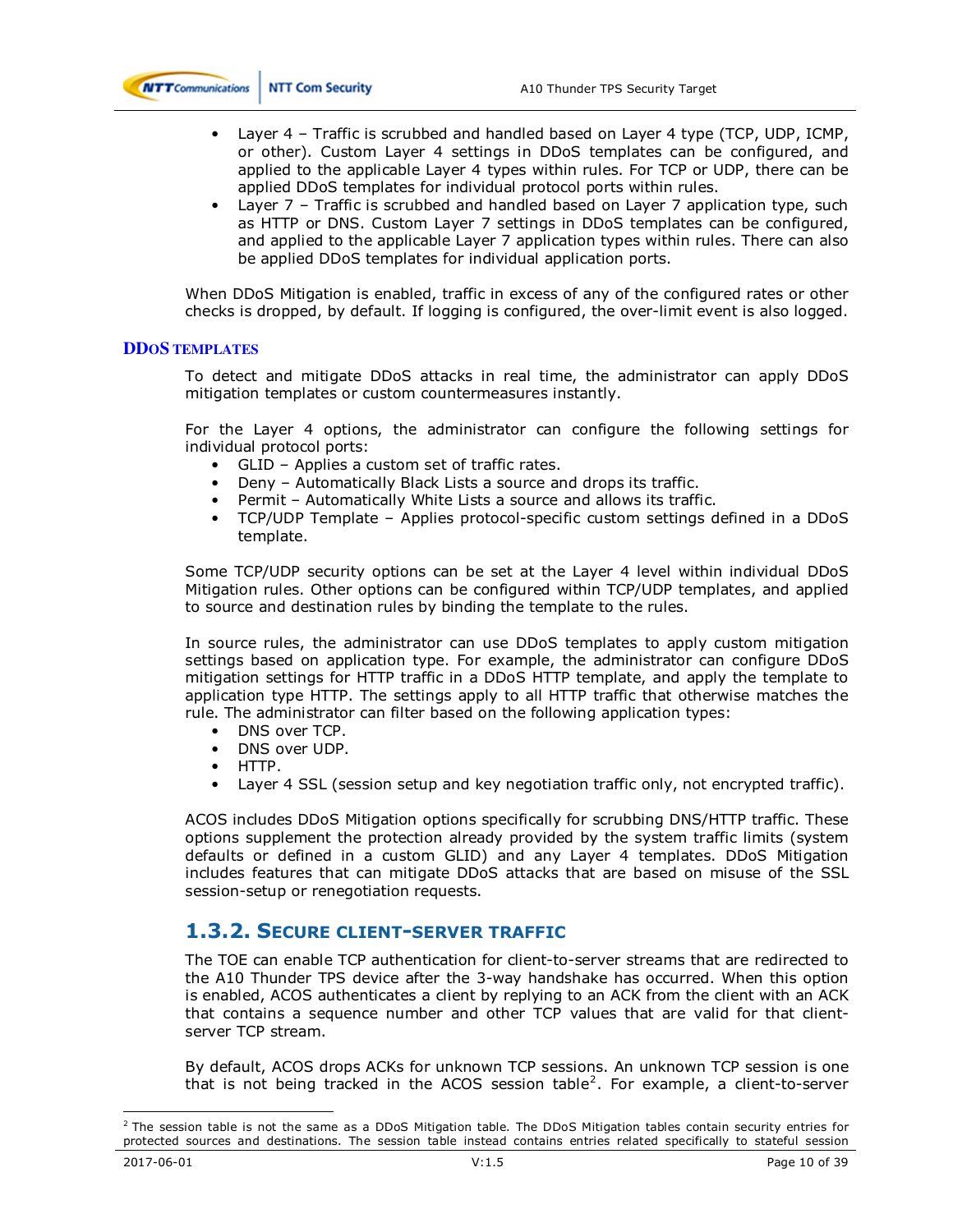

stream that is redirected to the A10 Thunder TPS device after the 3-way handshake has occurred may be legitimate traffic. However, since ACOS does not have an entry in the session table for the traffic flow, the session is unknown to ACOS.

Optionally, there can be enabled an Action-on-ACK feature. When Action-on-ACK is enabled, ACOS authenticates ACKs for unknown sessions, instead of dropping them. In this case, ACOS uses TCP authentication to validate the ACK's sender.

When Action-on-ACK is enabled, ACOS authenticates a client by replying to an ACK from the client with an ACK that contains information used for authentication. This information includes a sequence number and other TCP values that are valid for that client-server TCP stream.

- If the client replies with a valid ACK within the specified timeout, ACOS places the client on the White List. Optionally, you can configure ACOS to send a TCP Reset to the client to reset the session after authentication.
- If the client does not reply within the timeout, or sends an invalid reply, ACOS instead places the client on the Black List.

The timeout is configurable and can be 1-31 seconds.

### **1.3.3. DDOS MITIGATION**

DDoS Mitigation performs validity checks in hardware on all traffic received by the device. Traffic that passes this initial screening is further scrubbed based on traffic limits, authentication, and other checks configured in DDoS Mitigation rules:

- If the traffic passes the scrub, ACOS forwards the traffic.
- If the traffic fails the scrub, ACOS performs the configured DDoS Mitigation action (drop, by default). If logging is enabled, the event also is logged.

Based on the outcome of the rule comparison, ACOS also creates or updates entries in the applicable DDoS Mitigation tables.

#### **INITIAL SCRUBBING (HARDWARE-BASED CHECKS)**

When DDoS Mitigation is enabled, the feature automatically performs the following checks in hardware for all inbound traffic:

- LAND Attack
- Empty Fragment
- Micro Fragment
- IPv4 Options
- Invalid IP Fragment
- Invalid IP Fragment Offset
- Invalid IP Header Length
- Invalid IP Flags
- Invalid IP TTL
- No IP Payload
- Oversized IP Payload
- Invalid IP Payload Length
- Invalid IP Checksum
- ICMP Ping of Death
- TCP Invalid Urgent Offset
- TCP Short Header
- TCP Invalid IP Length
- TCP Null Flags
- TCP Null Scan

management. For example, a TCP session is tracked in the session table, while the security status of the session's client and server (source and destination) are tracked in the source and destination DDoS Mitigation tables instead.

 $\overline{a}$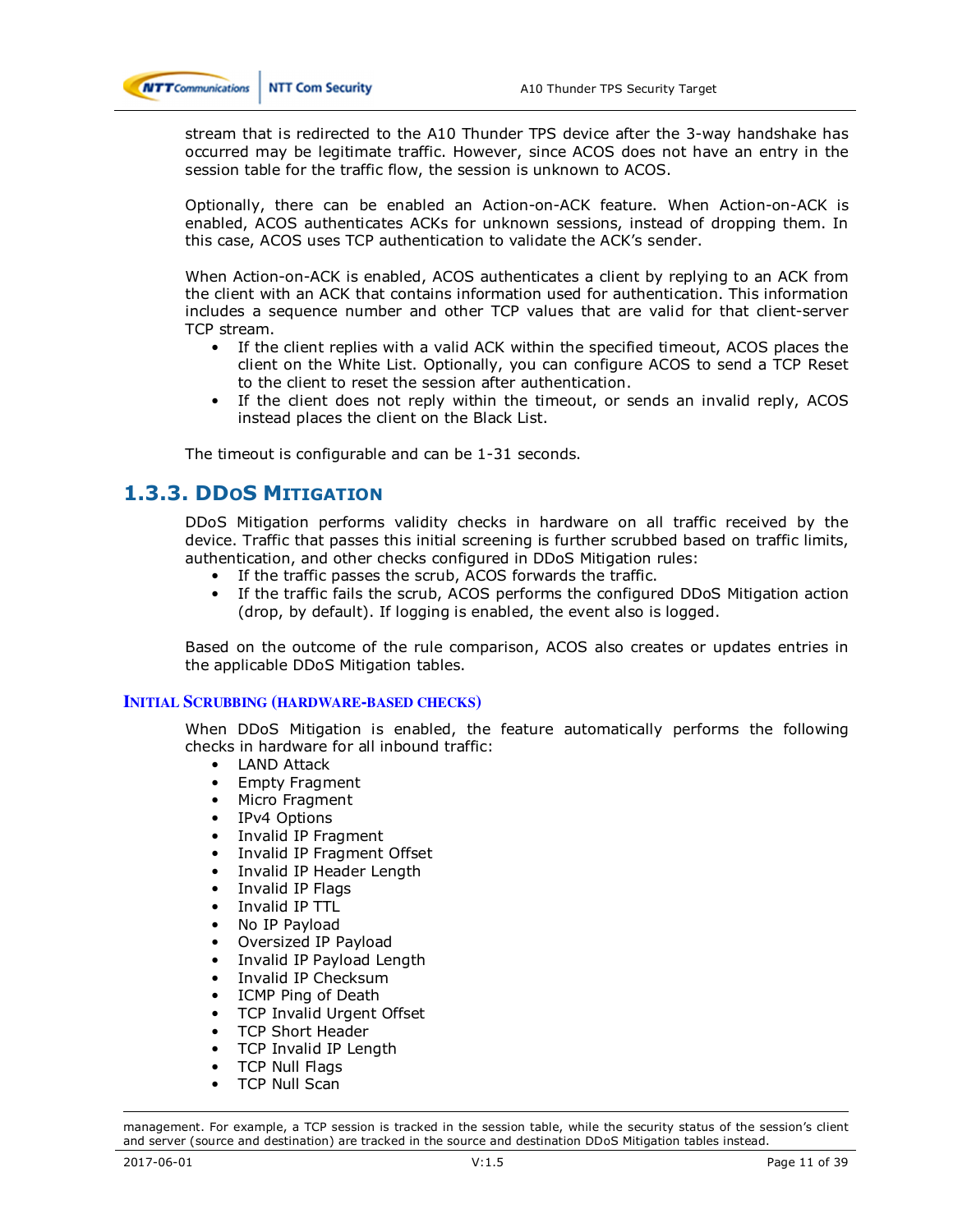

- TCP SYN and FIN in same packet
- TCP XMAS Flags
- TCP XMAS Scan
- TCP SYN Fragment
- TCP Fragmented Header
- TCP Invalid Checksum
- UDP Short Header
- UDP Invalid Length
- UDP Kerberos Frag
- UDP Port Loopback
- UDP Invalid Checksum
- Runt IP Header
- Runt TCP/UDP Header
- IP Tunnel Mismatch
- TCP Option Error

For traffic that passes all these initial checks, additional checks are performed in software, based on the default limits or configured DDoS Mitigation rules.

#### **DDOS MITIGATION RULES**

DDoS Mitigation rules are used to perform software-based checks. The software-based checks are applied to traffic that passes all the hardware-based checks:

- Source-destination rule matching
	- $\circ$  Does the traffic match a source-destination rule? If so, the actions for that rule are performed. If not, proceed through the next checks.
- Destination rule matching
	- $\circ$  Does the traffic match an existing entry in the DDoS Mitigation destination IP table? If so, use the Black/White List status. Even if the destination is White Listed, enforce the traffic rates.
- Source rule matching
	- $\circ$  Does the traffic match an existing entry in the DDoS Mitigation source IP table? If so, use the Black/White List status. Even if the source is White Listed, enforce the traffic rates.

#### **DDOS MITIGATION TABLE**

A10 Thunder TPS tracks the security status of traffic sources and destinations using a set of DDoS Mitigation tables. The DDoS Mitigation tables contain the DDoS Mitigation status for a given "protected object", which can be a source, destination, or source-destination pair. When applicable, the status includes the protected object's membership on the White List (permit) or Black List (deny).

The DDoS Mitigation tables are populated by a set of DDoS Mitigation rules. The DDoS Mitigation tables are used to track the security status for traffic flows. Entries can be added to the tables through dynamic learning during the authentication process. Static entries can be added manually. Each table can contain both IPv4 and IPv6 entries.

A10 Thunder TPS uses the following DDoS Mitigation tables:

- Destination IP table Tracks security status for traffic destinations. Limits applied to destination IP addresses are intended to protect a given service or server subnet from traffic originating from any source.
- Source IP table Tracks security status for traffic sources. Limits applied based on source IP addresses are intended to throttle excessive or malicious traffic from a given host or subnet.
- Source-Destination IP tables Tracks security status for specific sourcedestination pairs. Limits that apply to specific combinations of source and destination IP addresses are useful for regulating traffic from a specific client to a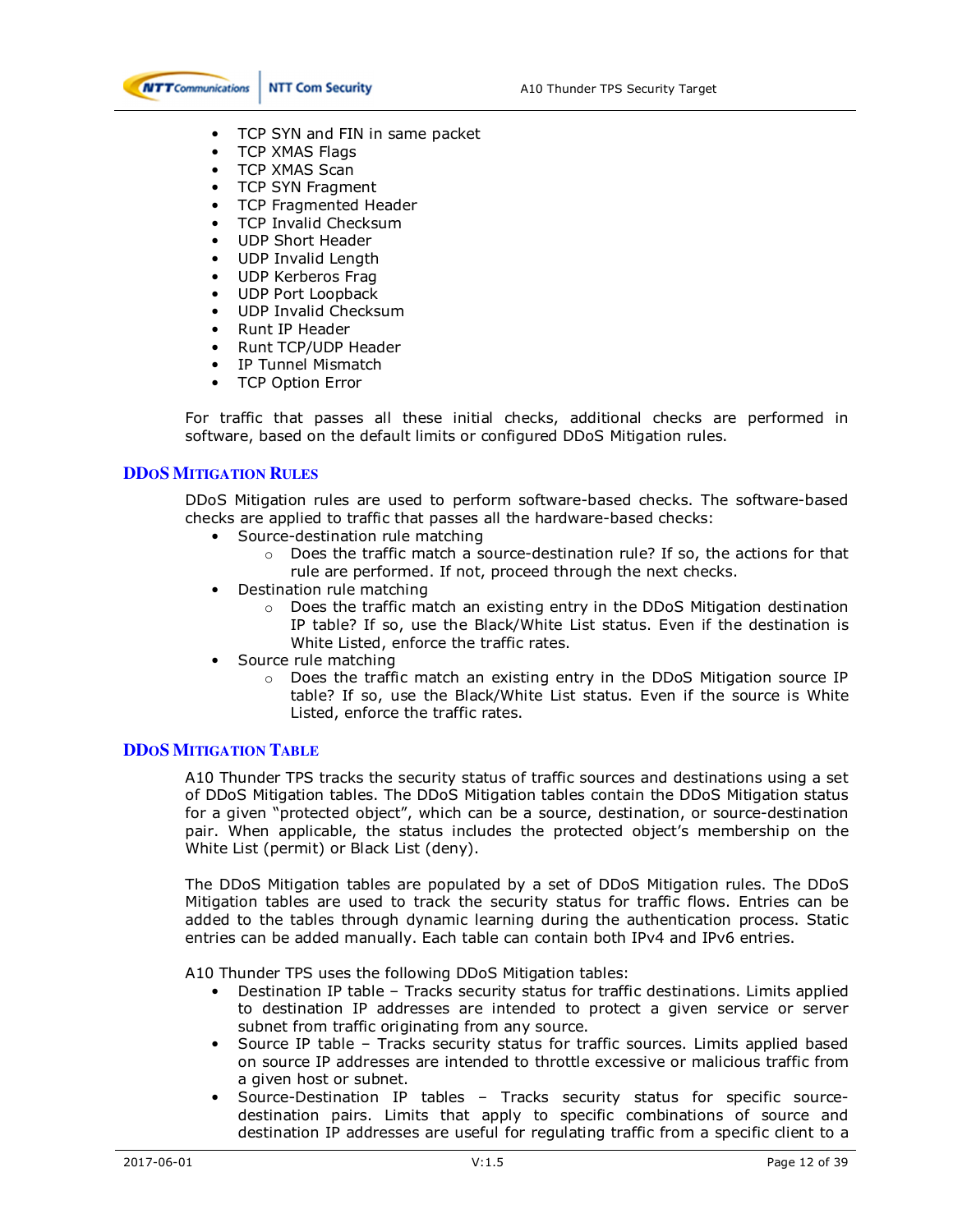

given host. These limits override the limits that apply separately to the traffic's source address and destination address.

The DDoS Mitigation tables are populated based on corresponding sets of rules, the DDoS Mitigation rules. DDoS Mitigation rules match on source or destination host or subnet address. Within source-IP rules, there can be specified the Layer 4 type, and application type. Destination rules can specify the Layer 4 type, IP protocol, and destination port. Destination rules also can contain source-destination pairs.

When DDoS Mitigation is enabled, all traffic passing through the Thunder TPS device is matched based first on destination IP address, then on source IP address. Traffic matching a specific source-destination rule is scrubbed according to that rule, rather than based on the individual destination and source rules that match.

Source-destination pairs provide custom settings for a destination based on characteristics of the source traffic. The administrator can configure a source-destination pair based on the following characteristics of source traffic:

- Layer 4 type (TCP, UDP, ICMP, or Other)
	- Application type:
		- o DNS over TCP
		- o DNS over UDP
		- o HTTP
		- $\circ$  Layer 4 SSL (session setup and key negotiation traffic only, not encrypted traffic)

At the Layer 4 level, the administrator can apply a GLID or a DDoS template. At the application level, the administrator can apply a DDoS template.

The option settings in a source-destination pair override any settings for those same options elsewhere in the rule. For example, to allow higher traffic rates for HTTP than for other types of traffic, the administrator can configure a custom GLID with the higher rates, and apply it to application type HTTP within a source-destination pair within the destination-IP rule.

HTTP traffic to the destination covered by the rule is allowed to use the higher rates in the custom GLID. However, non-HTTP traffic to the rule's destination is rate limited based either on the default rates, or on custom rates applied elsewhere within the rule.

#### **BLACK/WHITE LISTING**

Traffic sources and destinations are tracked in DDoS Mitigation tables. Within the DDoS Mitigation tables, sources or destinations can be flagged with Black List status or White List status:

- White List Sources and destinations with White List status are trusted. Traffic received from trusted sources is still rate limited.
- Black List Traffic from sources or to destinations with Black List status is dropped.

New traffic to Thunder TPS devices is subject to authentication before the traffic is passed on. Authenticated traffic is placed on a White List, and future traffic from that source is allowed through, subject to rate limiting. Traffic that fails authentication is placed on a Black List instead. Future traffic from that source is dropped until the Black List entry ages out.

Role of the White List: Authenticated traffic is added to a White List, and future traffic from that source is passed on without needing re-authentication.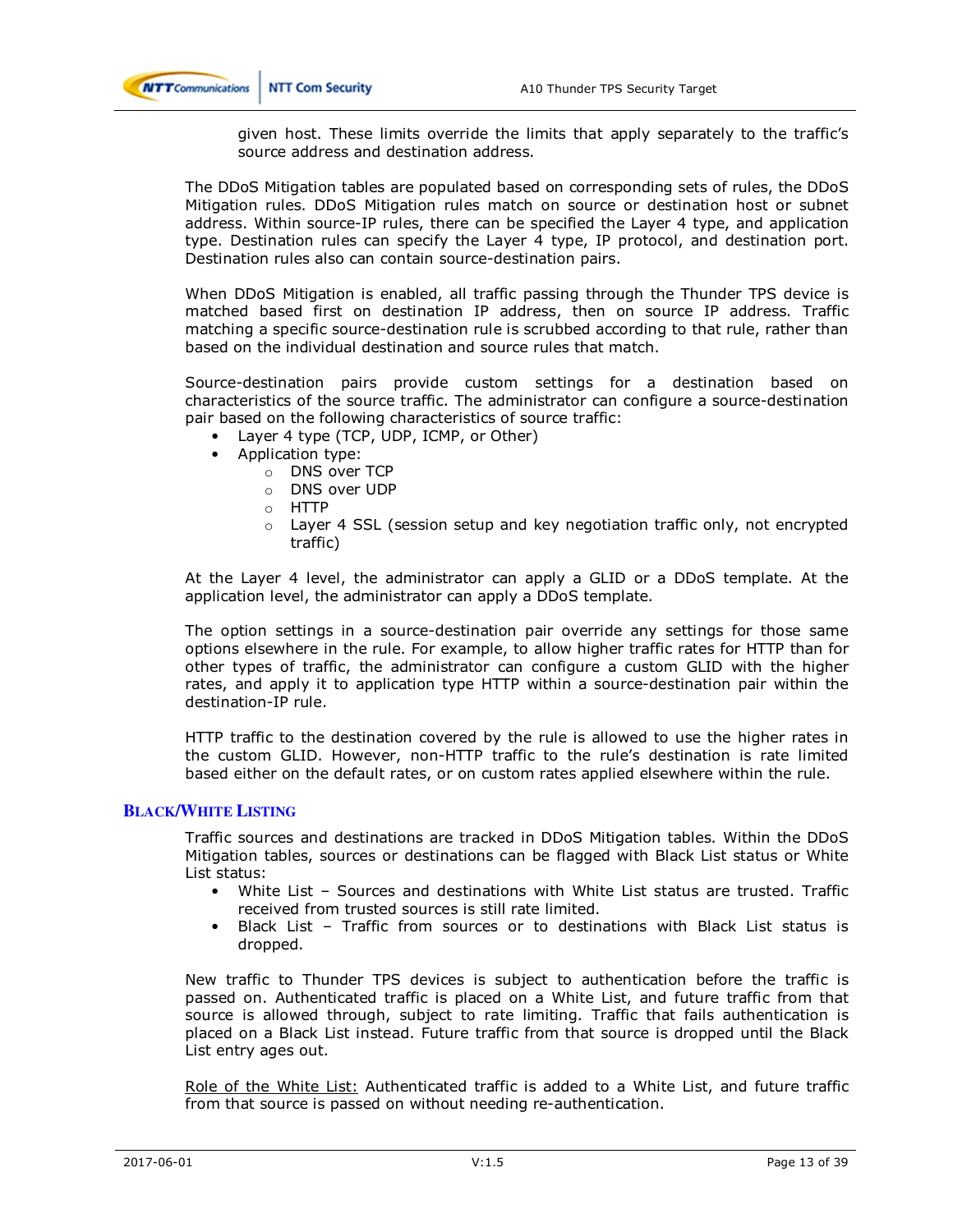

Role of the Black List: For traffic that fails authentication, the configured action is taken (drop, by default) and the client is placed on the Black List. Subsequent traffic from that source is dropped, regardless of destination, until the Black List entry ages out.

Dynamic Black/White Listing applies only to source IPs. The DDoS Mitigation tables are used to track the security status for traffic flows. Entries can be added to the tables through dynamic learning during the authentication process. For example, when a BGP neighbor is added, ACOS automatically creates a dynamic source-IP entry. For an IPv4 BGP neighbor, an entry in the source IPv4 DDoS Mitigation table is created. Since the entry is dynamic, it ages out if unused, and consequently is removed from the table. However, a new entry is added the next time traffic from the neighbor is received. The age time of the default source IP rule is used.

Permanent White Listing can be configured for source IPs, and Permanent Black Listing can be configured for both source and destination IPs.

#### **DDOS MITIGATION THRESHOLD**

DDoS Mitigation thresholds are calculated based on regular intervals. At the beginning of each interval, the counter for each threshold is set to 0. If traffic exceeds a threshold within the same interval, the over-limit traffic is dropped. (Or, if the administrator configures a different action, that action is performed.) The counter for each interval is then reset to 0 at the beginning of the next rate interval.

By default, each interval is one-tenth of a second long (0.1 seconds). This tenth-of-asecond granularity allows DDoS Mitigation to enforce rate limits even on very brief traffic bursts. This is the default DDoS Mitigation rate interval.

Optionally, the administrator can set the rate interval to one full second instead. The one second rate interval is helpful for testing the feature, since much less traffic is required to exceed the same configured thresholds. Using the one-second rate interval, DDoS Mitigation rate limits can be exceeded by only a tenth of the traffic required to exceed the same limits using the tenth-of-a-second rate interval.

### **1.3.4. APPLICATION-LAYER SECURITY**

ACOS includes DDoS Mitigation options specifically for scrubbing traffic for TCP/UDP anomalies and for attacks that exploit the TCP/UDP protocol. These options supplement the protection already provided in hardware and by the system traffic limits (system defaults or defined in a custom GLID).

ACOS includes DDoS Mitigation options specifically for scrubbing DNS traffic. These options supplement the protection already provided by the system traffic limits (system defaults or defined in a custom GLID) and any Layer 4 templates

ACOS includes DDoS Mitigation options specifically for scrubbing DNS/HTTP traffic. These options supplement the protection already provided by the system traffic limits (system defaults or defined in a custom GLID) and any Layer 4 templates.

ACOS includes DDoS Mitigation options specifically for scrubbing SSL traffic at Layer 4. These options supplement the protection already provided by the system traffic limits (system defaults or defined in a custom GLID) and any other templates.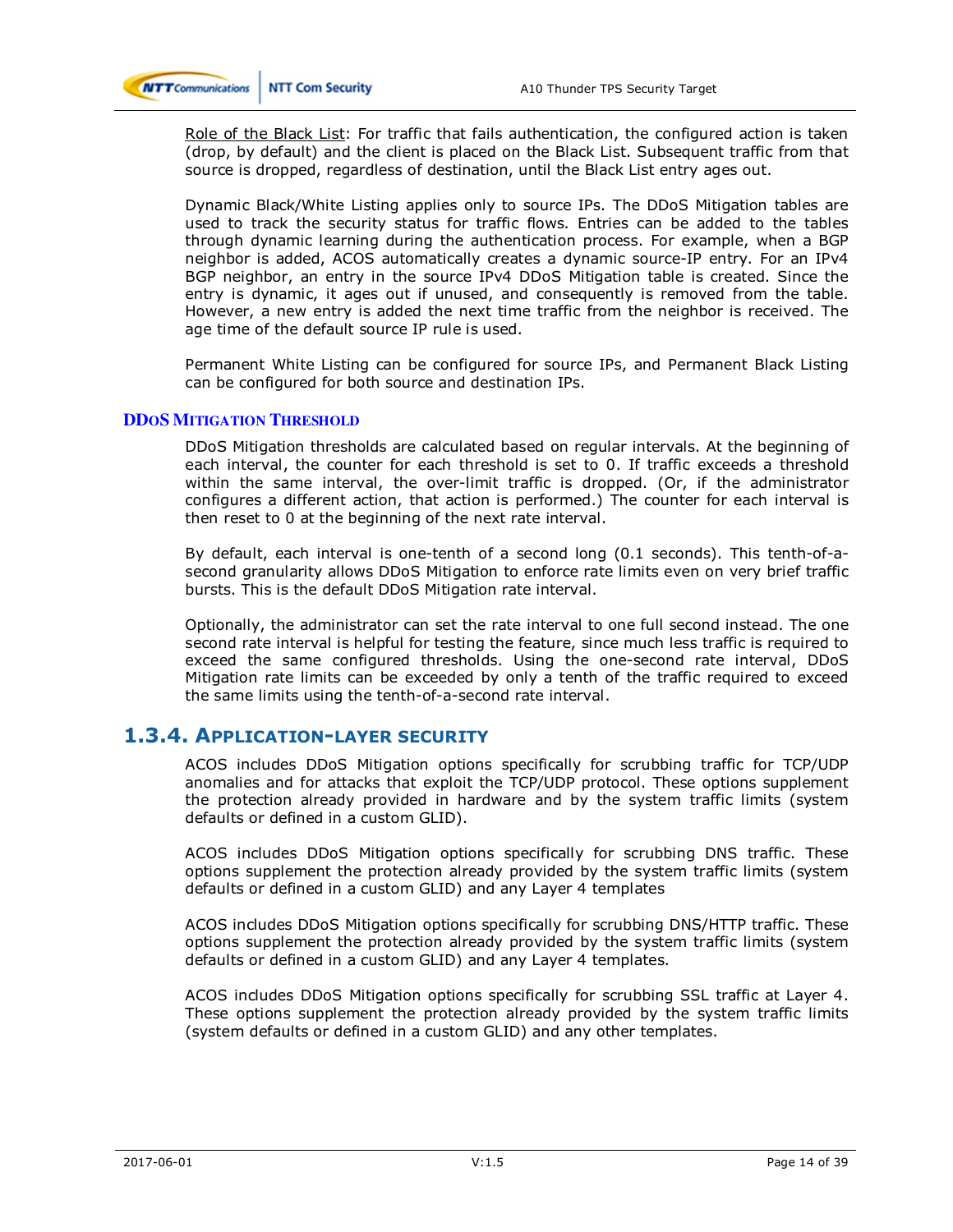**NTT** Communications

### **1.3.5. CLI COMMANDS FOR CONFIGURING AND MANAGING DDOS MITIGATION FEATURES**

A10 Thunder TPS employs CLI commands for configuring and managing DDoS Mitigation features. The CLI is organized in two main management levels, described in the following:

- User EXEC Basic operational commands, including ping and some show commands.
- Privileged EXEC More extensive set of operational commands, including file management commands, clear commands, and all show commands. The following describes the configuration level commands, available only for the Privileged EXEC level:
	- $\circ$  Global configuration Configuration commands that apply on a system wide basis. With a few exceptions, these commands appear in the runningconfiguration after they are issued, and are written to the startupconfiguration when the configuration is saved (write memory command). Most DDoS Mitigation configuration commands are at this level.
	- $\circ$  Routing configuration Configuration commands that apply to a specific routing protocol, such as Border Gateway Protocol (BGP).
	- $\circ$  Interface configuration Configuration commands that apply only to a specific interface.
	- $\circ$  GLID (rate limit) commands Configuration commands that apply to a specific GLID.
	- o DDoS Configuration commands for DDoS Mitigation features.

The clear commands are available at any configuration level, and at the main management level Privileged EXEC. The show commands are available at all levels.

To access the User EXEC level commands, an administrator has to perform a login with a username and a password. To access the Privileged EXEC level commands, an administrator has to perform another login with another password.

### **1.3.6. GUI AND AXAPI FOR CONFIGURING AND MANAGING DDOS MITIGATION FEATURES**

A10 Thunder TPS also employs a GUI and the aXAPI open RESTful API for configuring and managing DDoS Mitigation features. The GUI and aXAPI support a single management level, described in the following:

• Privileged EXEC – As with this level when accessing via the CLI, supports the full set of management operations available.

GUI and aXAPI access for the Privileged EXEC level involves logging in (GUI) or authenticating (aXAPI) with a username and a password.

### **1.3.7. A10 THUNDER TPS FEATURES**

The following describes A10 Thunder TPS features to detect and mitigate multi-vector DDoS attacks with unprecedented performance scalability and deployment flexibility.

#### **MULTI-LEVEL DDOS PROTECTION FOR SERVICE AVAILABILITY**

A10 Thunder TPS is able to detect and mitigate a broad level of attacks, even if multiple attacks hit the network simultaneously:

- **Complete multi-vector attack protection:** Service availability is realized by detecting and mitigating DDoS attacks of many types, whether they are pure volumetric, protocol or resource attacks, or even application-level attacks:
	- o Volumetric attacks, such as SYN Floods and DNS amplification attacks are designed to flood and saturate a victim's network connection, thus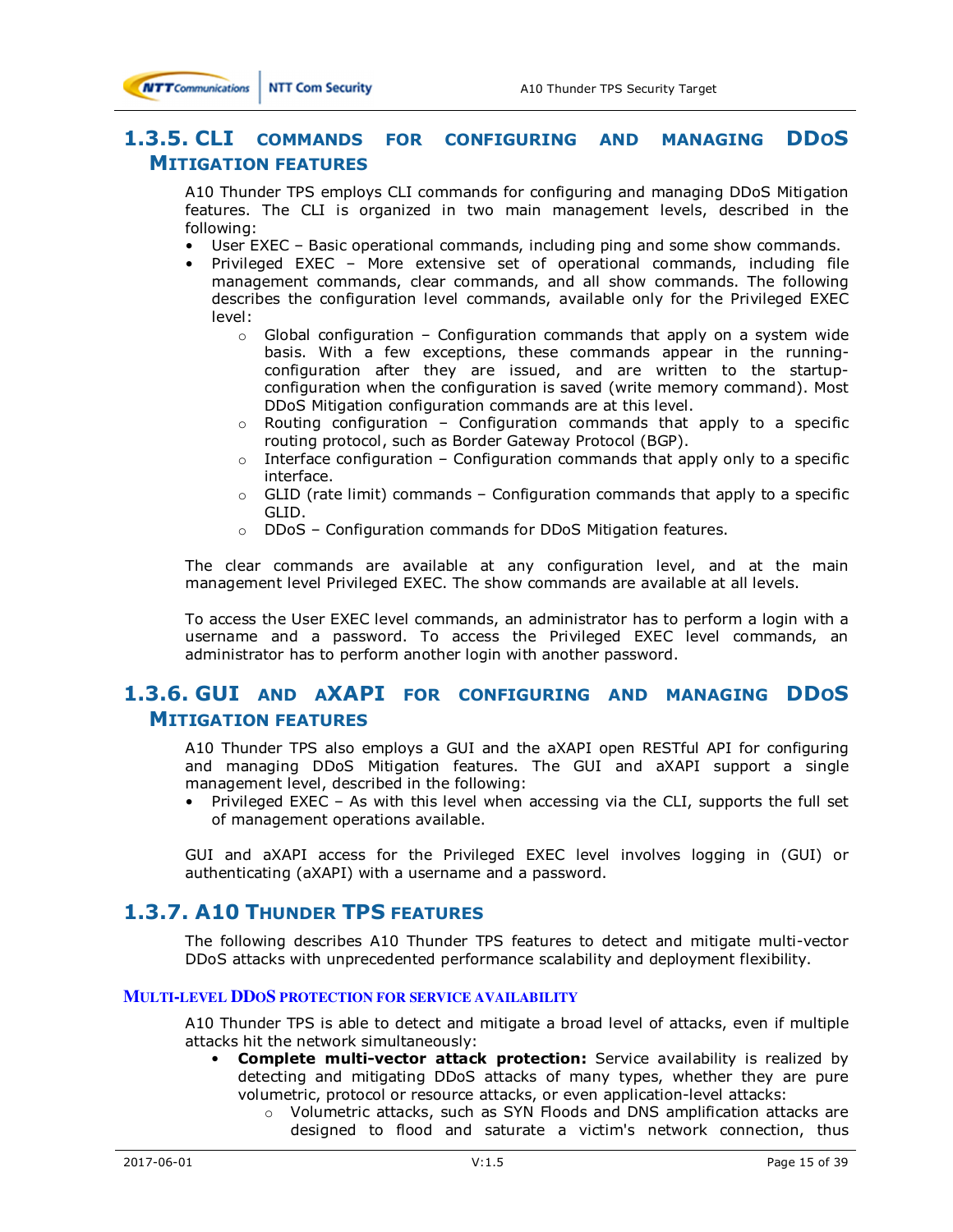

rendering services unavailable. Thunder TPS implements multi-protocol rate limiting to prevent sudden surges of illegitimate traffic from overwhelming network and server resources.

- $\circ$  Protocol attacks, such as ping of death and IP anomalies, are aimed at exhausting a victim's protocol stack so it cannot respond to legitimate traffic. Thunder TPS detects and mitigates over 30 anomaly attacks in hardware to stop them before system CPUs have to be involved.
- $\circ$  Resource attacks, such as fragmentation attacks or HTTP Slowloris, are aimed at exhausting a victim's network or application resources. A resource attack renders a victim's services unusable, with minimal bandwidth usage. Thunder TPS recognizes many resource attacks and can deny malicious client access.
- $\circ$  Application attacks such as HTTP GET floods are specifically exploiting a weakness in an application's function or trying to make it unavailable. With A10's aFleX feature, Thunder TPS is able to perform deep packet inspection (DPI) on incoming packets and take defined actions to protect the application.
- **Hitless redirect (action on ACK):** When deployed in asymmetric mode, Thunder TPS can perform TCP authentication on established sessions. This means that for legitimate clients, the session will not be broken.

#### **PERFORMANCE AND SCALE TO ADDRESS THE LARGEST ATTACKS**

Over the last few years, DDoS attacks have rapidly proliferated in terms of bandwidth (Gbps) and packets per second (PPS). Thunder TPS is equipped with high-performance FPGA hardware and powerful Intel Xeon CPUs to mitigate any scale of attack:

- **Performance to address the largest attacks:** Mitigation capacity ranging from 38 to 155 Gbps (or 1.2 Tbps in a cluster) of throughput ensures the largest DDoS attacks to be handled effectively. Each Thunder TPS model is equipped with highperformance FPGA-based FTA technology to detect and mitigate over 30 common attack vectors rapidly, before the Intel CPUs are involved. More complex application-layer (L7) attacks (HTTP, SSL, DNS, etc.) are processed by Intel Xeon CPUs, so that high-performance system scaling is maintained even for multivector attacks.
- **Large threat intelligence class lists:** Eight individual lists, each containing up to 16 million list entries, can be defined. This allows a user to utilize data from IP reputation databases, in addition to the dynamically generated entries of black/white lists.
- **Simultaneous protected objects:** To protect entire networks with many connected users and services, the A10 Thunder TPS is able to simultaneously monitor a great number of hosts or subnets.

#### **FLEXIBLE DEPLOYMENT FOR EASE OF INTEGRATION:**

For network operators, it is critical that a DDoS Mitigation solution can easily be inserted into the existing network architecture, so that the network remains prepared for imminent DDoS threats:

**Easy network integration:** With multiple performance options and flexible deployment models for inline and out-of-band operations, including both routed and transparent operation modes, A10 Thunder TPS can be integrated into any network architecture, of any size. And, with aXAPI, the open RESTful API, A10 Thunder TPS can easily be integrated into third-party detection solutions.

# **1.3.7.1. AXAPI OPEN RESTFUL API**

With the aXAPI open RESTful API, A10 Thunder TPS enables integration to a vendor custom or third-party detection solutions.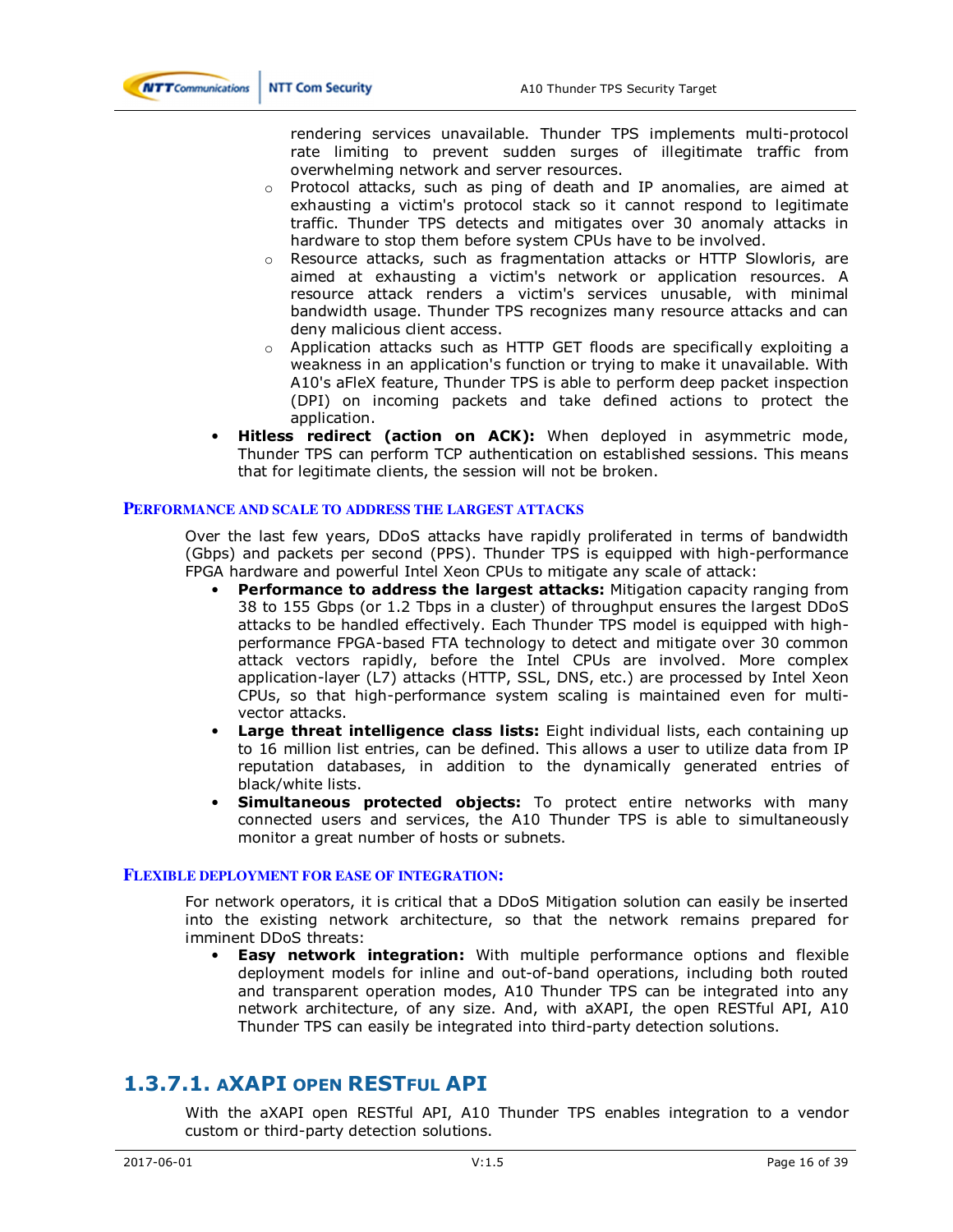

The A10 Thunder TPS aXAPI is a REST-based API enabling remote interaction from thirdparty applications to control the server load balancer. The comprehensive set of instructions available allows management functions to be quickly integrated for maximum flexibility.

The aXAPI REST (Representational State Transfer) style XML API is being designed to use HTTPS with a request/response model to exchange data over HTTPS by default, and allows commands to be issued by a simple, single-line HTTP command instead of a complicated XML definition with many different object definitions.

The following figure 5 describes the communication between aXAPI and a third-party application.



#### **Third-Party Application**

**Figure 5: aXAPI Communication** 

### **1.3.8. ACOS TECHNOLOGY PLATFORM**

A10 Thunder TPS devices use the embedded Advanced Core Operating System (ACOS) architecture, which is built on top of the Symmetric Scalable Multi-Core Processing (SSMP). The ACOS platform leverages the Shared Memory Architecture and Flexible Traffic Accelerator (FTA) to efficiently utilize multi-core processors and scale performance linearly with increasing CPU/processor density.

FTA is a high-performance intelligent network I/O technology that can balance application traffic flows equitably across processor cores. ACOS maximizes the utility of all processor cores by distributing traffic equally and making the shared memory available to all cores. The FTA logic can be implemented either as software running within a standard x86 processor or a Field Programmable Gate Array (FPGA) semiconductor. The FTA performs certain hardware-based security checks for each packet and can discard suspicious traffic before it can impact system performance.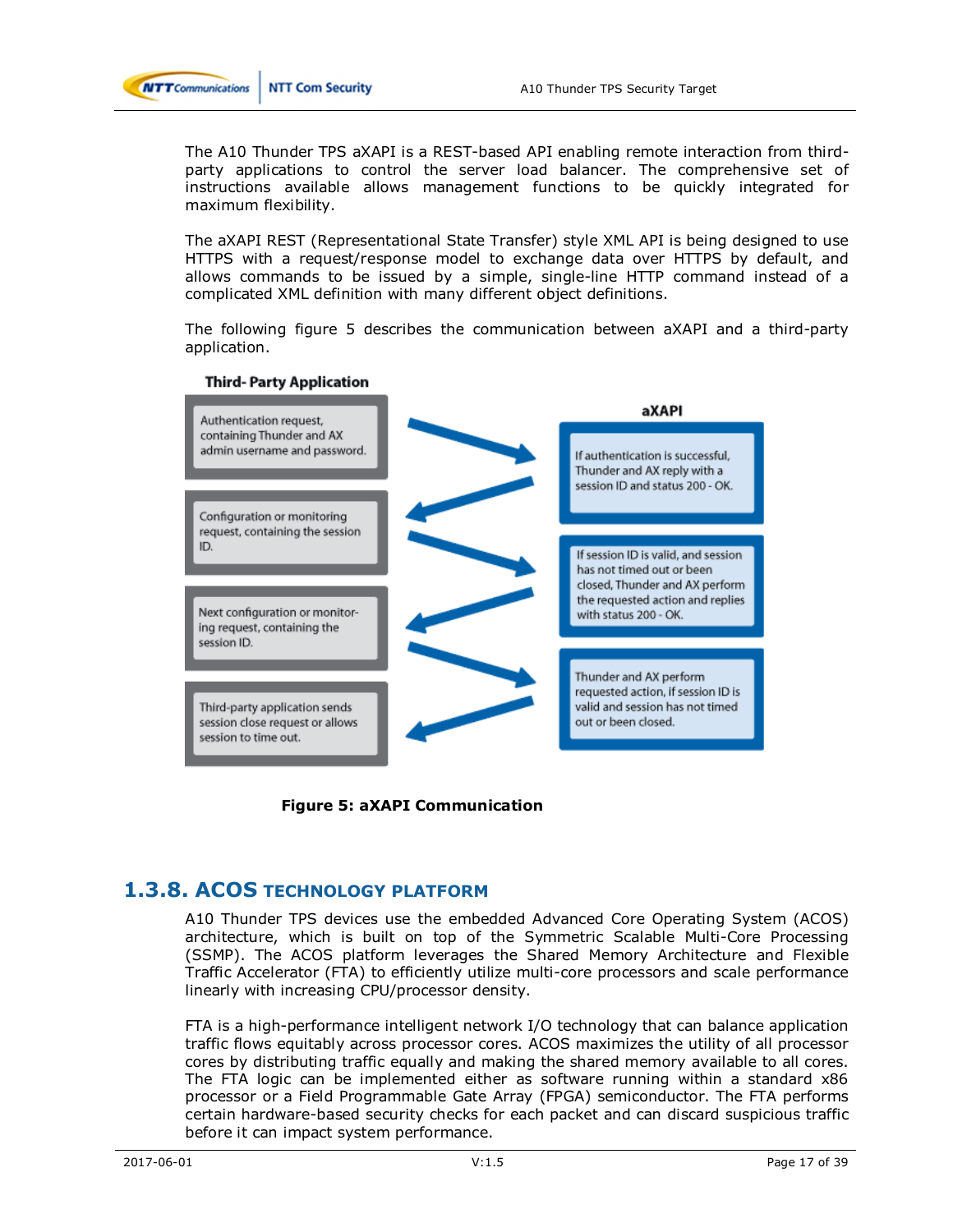

The combined effect of the Shared Memory Architecture and FTA provides customers to scale their application and security services with the speed of their network backbone. See figure 6 for an architecture overview of ACOS.



**Figure 6: ACOS Advanced Core Architecture** 

The inherently flexible, software-based nature of ACOS has evolved and expanded the feature set into the Threat Protection System (TPS) product line that detect and mitigate DDoS attacks.

#### **SWITCHING AND ROUTING**

Switching and routing processors provide high-performance network processing.

#### **FPGA-BASED FTA**

A10 Thunder TPS is equipped with high-performance FPGA-based FTA technology to detect and mitigate over 30 common attack vectors immediately, before the Intel CPUs are involved.

To accelerate traffic and optimize infrastructure, various techniques can be employed on the A10 Thunder TPS S-models:

- Connection reuse reduces the overhead associated with setting up TCP connections by establishing persistent TCP connections with backend servers and then reusing those connections for future TCP requests.
- HTTP Compression is a bandwidth-optimization feature. It provides compression for HTTP/HTTPS objects from web servers. This causes responses to use less bandwidth, which results in faster downloads for HTTP/HTTPS objects.
- The SSL offload feature reduces server overhead by offloading the decryption of encrypted packets from clients. The SSL processes can create a significant load and limit the overall capacity of a backend server if the SSL processing is directly performed by the web servers, providing CPU relief.

#### **INTEL XEON CPU**

Application-layer attacks regarding among others HTTP, SSL and DNS, are processed by Intel Xeon CPUs.

#### **HIGH SPEED SHARED MEMORY ARCHITECTURE**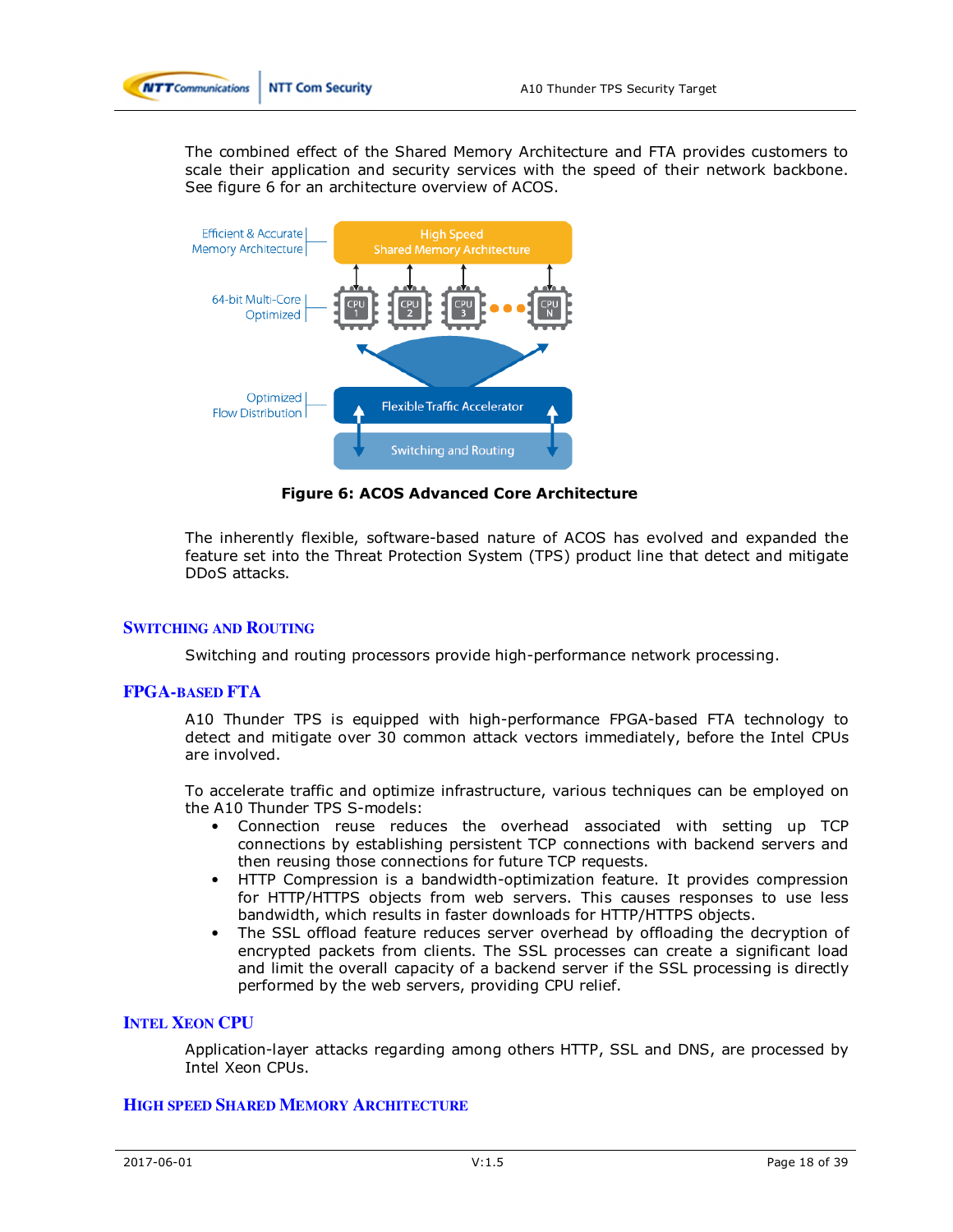

The Shared Memory Architecture shall allow all processors to share common memory and system state simultaneously, which improves the performance of the multi-core processor architecture.

### **1.4. NOTATIONS AND FORMATTING**

The notations and formatting used in this ST are consistent with version 3.1 Revision 4 of the Common Criteria (CC).

The **refinement** operation is used to add detail to a requirement, and thus further restricts a requirement. Refinement of security requirements is denoted by **bold text**. Deleted words are denoted by strike-through text.

The **selection** operation is used to select one or more options provided by the CC in stating a requirement. Selections are denoted by *italicized* text in square brackets, [*Selection value*].

The **assignment** operation is used to assign a specific value to an unspecified parameter, such as the length of a password. Assignment is indicated by showing the value with bold face in square brackets, [**Assignment\_value**].

The **iteration** operation is used when a component is repeated with varying operations. Iteration is denoted by showing the iteration number in parenthesis following the component identifier, (iteration\_number).

**Assets:** Assets to be protected by the TOE are given names beginning with "AS." – e.g. AS.CLASSIFIED\_INFO.

**Assumptions:** TOE security environment assumptions are given names beginning with "A."- e.g., A.Security Procedures.

**Threats:** Threat agents are given names beginning with "TA." – e.g., TA.User. Threats to the TOE are given names beginning with "TT." – e.g., TT.Filter\_Fails. TOE security environment threats are given names beginning with "TE."-- e.g., TE.Crypto\_Fails.

**Policies:** TOE security environment policies are given names beginning with "P."—e.g., P.Information\_AC.

**Objectives:** Security objectives for the TOE and the TOE environment are given names beginning with "O." and "OE.", respectively, - e.g., O.Filter-msg and OE.Clearance.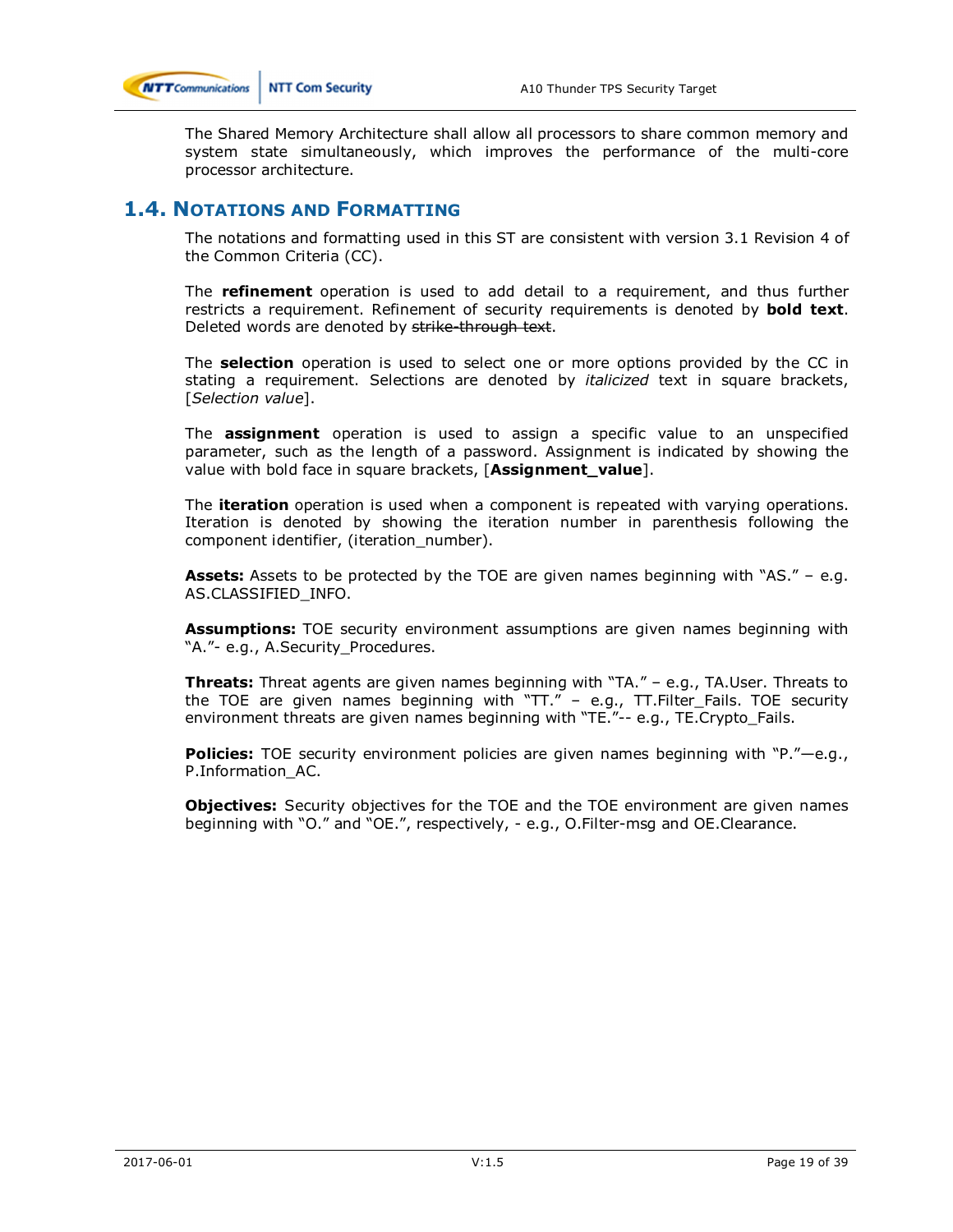# **2. CC CONFORMANCE CLAIM (ASE\_CCL)**

This TOE and ST are conformant with the following specifications:

- CC Part 2: Security functional components, September 2012, Version 3.1, Revision 4, conformant.
- CC Part 3: Security assurance components, September 2012, Version 3.1, Revision 4, conformant, EAL2 augmented with ALC\_FLR.1.
- Assurance level: EAL2 augmented with ALC\_FLR.1.
- Protection Profile: none.
- Extended SFRs: none.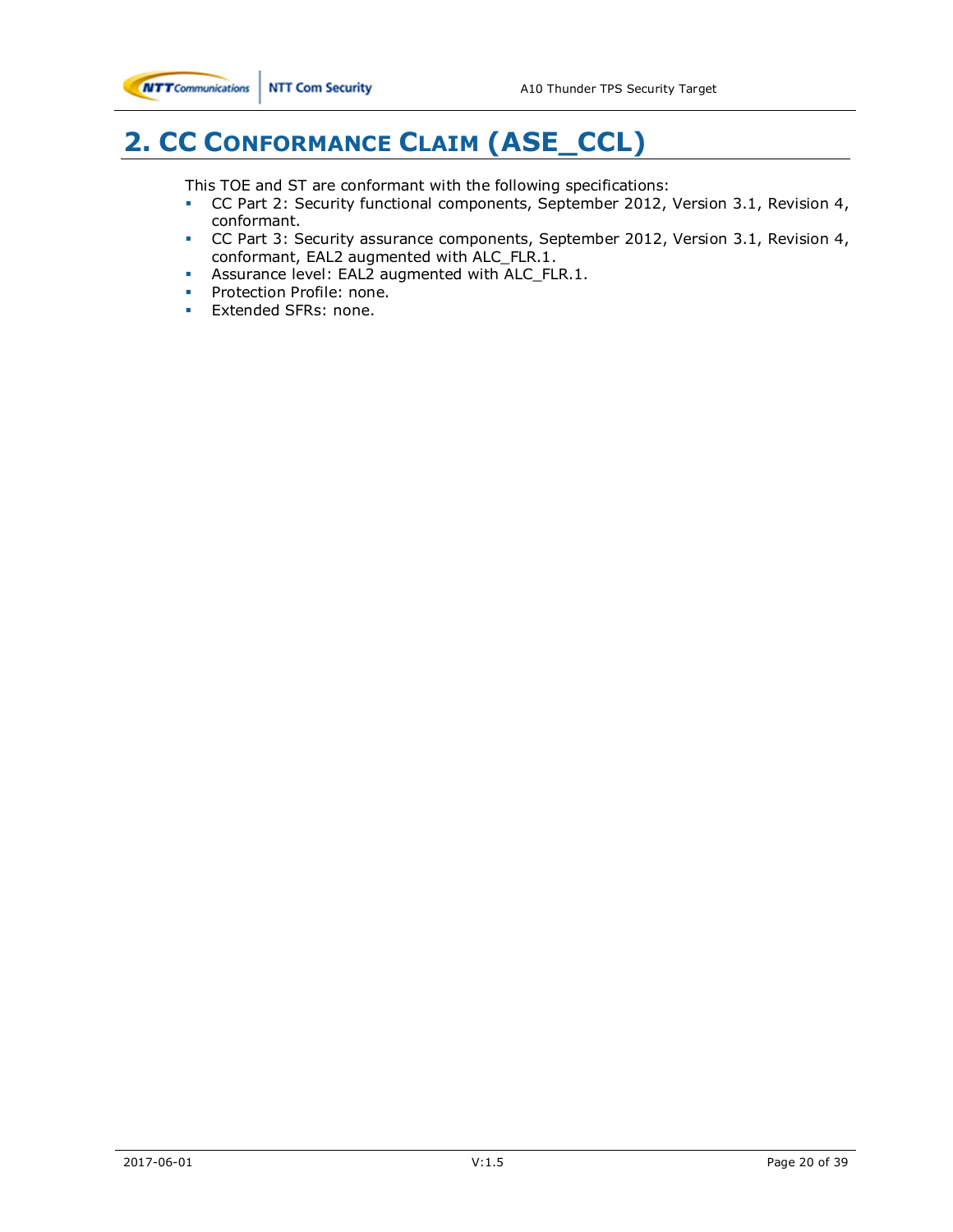

# **3. SECURITY PROBLEM DEFINITION (ASE\_SPD)**

# **3.1. THREATS TO SECURITY**

# **3.1.1. ASSETS**

| <b>Assets</b> | Description                                                                                                                          |
|---------------|--------------------------------------------------------------------------------------------------------------------------------------|
| AS.HW CHECKS  | DDoS Mitigation hardware-based checks for all inbound traffic.                                                                       |
| AS.SW CHECKS  | DDoS Mitigation software-based checks, by use of DDoS<br>Mitigation rules, for all traffic that passes the hardware-based<br>checks. |
| AS.TARGET     | Target system services, resources and information.                                                                                   |

# **3.1.2. THREAT AGENTS**

| <b>Threat Agents</b> | <b>Description</b>                                                                                                                                                                                                                                                                                                                                                                                                                                                                                                                                                                                                                                                                                                                                                                                                                                             |
|----------------------|----------------------------------------------------------------------------------------------------------------------------------------------------------------------------------------------------------------------------------------------------------------------------------------------------------------------------------------------------------------------------------------------------------------------------------------------------------------------------------------------------------------------------------------------------------------------------------------------------------------------------------------------------------------------------------------------------------------------------------------------------------------------------------------------------------------------------------------------------------------|
| TA.ATTACKER          | A person/company with skills and resources to prevent the TOE<br>in any way necessary to mitigate DDoS attacks, like:<br>• Volumetric attacks: brute-force assaults (e.g. launched<br>using botnets), which attempt to consume as many<br>network resources as possible on the target system.<br>Protocol attacks: directing of a high rate of invalid traffic<br>(invalidly formed packets or packets with protocol<br>abnormalities) toward the target system, to overwhelm<br>the system's resources.<br>Resource attacks: abusing of legitimately formed traffic<br>in an attempt to overwhelm resources on the target<br>system.<br>• Application-layer attacks: TCP, UDP, DNS, HTTP, and<br>SSL.<br>The person/company can use a volumetric attack to provide a<br>diversion for more malicious and targeted network intrusion<br>(e.g. identity theft). |
| TA.ADMIN             | Authorized person/process that performs configuration/setup of<br>the TOE to ensure that the TOE operates according to the<br>needs of the target network system.                                                                                                                                                                                                                                                                                                                                                                                                                                                                                                                                                                                                                                                                                              |

# **3.1.3. IDENTIFICATION OF THREATS**

# **3.1.3.1. THREATS TO THE TOE**

| <b>Threats to the TOE</b> | <b>Description</b>                                       |  |  |  |  |  |  |  |
|---------------------------|----------------------------------------------------------|--|--|--|--|--|--|--|
| <b>TT.TAMPERING</b>       | The TOE may be subject to physical attack that<br>may    |  |  |  |  |  |  |  |
|                           | compromise information and data processing.              |  |  |  |  |  |  |  |
| Threat agent:             | TA.ATTACKER                                              |  |  |  |  |  |  |  |
| Assets:                   | AS.HW_CHECKS and AS.SW_CHECKS                            |  |  |  |  |  |  |  |
| Attack method:            | A person/company tampers with the TOE to:                |  |  |  |  |  |  |  |
|                           | Change or remove DDoS Mitigation validity checks.        |  |  |  |  |  |  |  |
|                           | Change or remove DDoS Mitigation rules.                  |  |  |  |  |  |  |  |
|                           |                                                          |  |  |  |  |  |  |  |
| <b>TT.MALFUNCTION</b>     | The TOE may malfunction which may compromise information |  |  |  |  |  |  |  |
|                           | and data processing.                                     |  |  |  |  |  |  |  |
| Threat agent:             | TA.ATTACKER                                              |  |  |  |  |  |  |  |
| Assets:                   | AS.HW CHECKS, AS.SW CHECKS and AS.TARGET                 |  |  |  |  |  |  |  |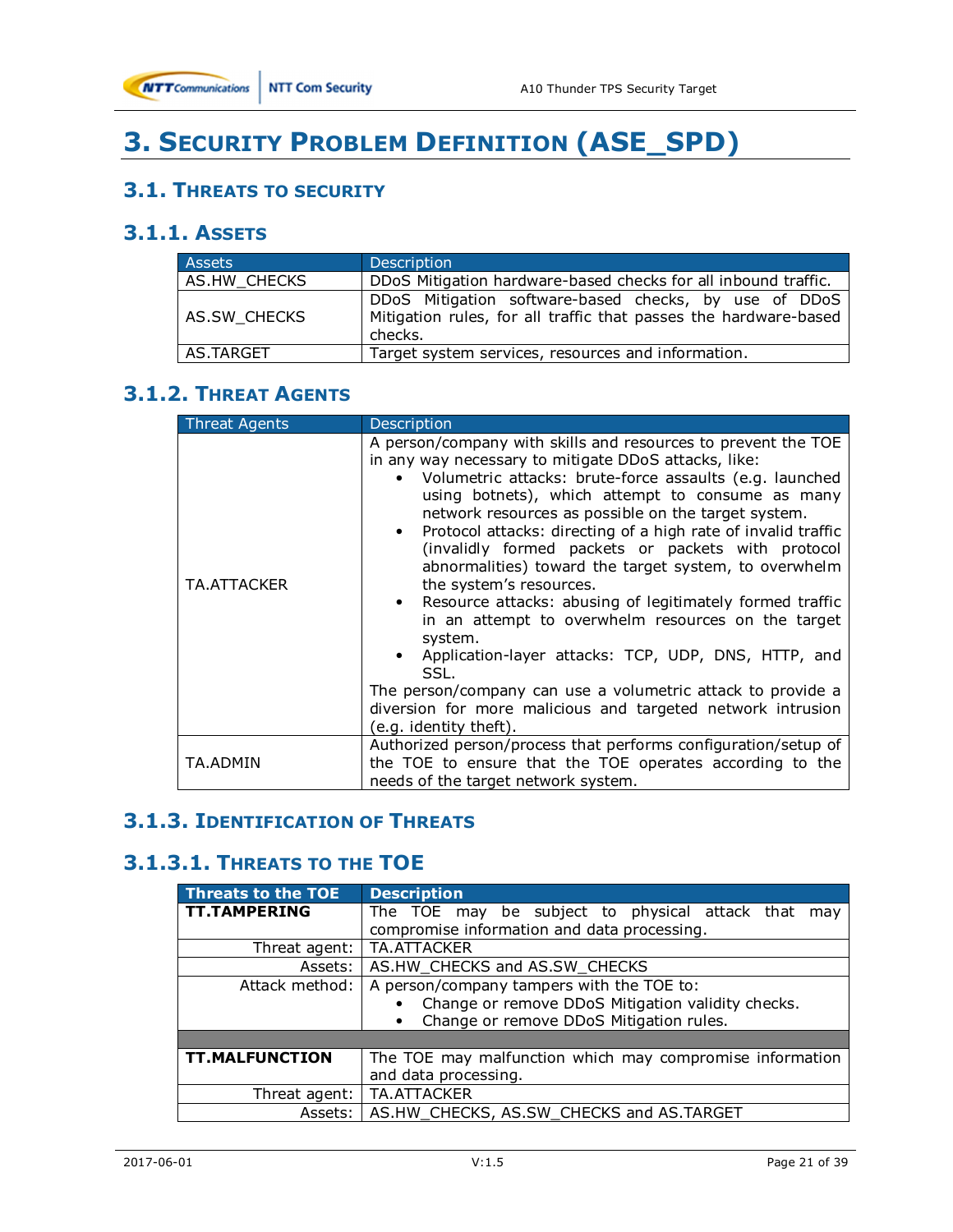

| <b>Threats to the TOE</b> | <b>Description</b>                                                                                                                                                                                                                           |  |  |  |  |  |  |  |  |
|---------------------------|----------------------------------------------------------------------------------------------------------------------------------------------------------------------------------------------------------------------------------------------|--|--|--|--|--|--|--|--|
| Attack method:            | A malfunction in the TOE implies errors with:<br>DDoS Mitigation validity checks.<br>DDoS Mitigation rules.                                                                                                                                  |  |  |  |  |  |  |  |  |
|                           | A malfunction in the TOE implies unauthorized access to<br>services and resources at the target system.                                                                                                                                      |  |  |  |  |  |  |  |  |
|                           |                                                                                                                                                                                                                                              |  |  |  |  |  |  |  |  |
| <b>TT.BYPASSING</b>       | Bypassing of a security mechanism may<br>compromise<br>information and data processing in the TOE.                                                                                                                                           |  |  |  |  |  |  |  |  |
| Threat agent:             | TA.ATTACKER                                                                                                                                                                                                                                  |  |  |  |  |  |  |  |  |
| Assets:                   | AS.HW_CHECKS, AS.SW_CHECKS and AS.TARGET                                                                                                                                                                                                     |  |  |  |  |  |  |  |  |
| Attack method:            | A person/company bypass a security mechanism in the TOE to:<br>Change or remove DDoS Mitigation validity checks.<br>Change or remove DDoS Mitigation rules.<br>Obtain unauthorized access to services and resources at<br>the target system. |  |  |  |  |  |  |  |  |
|                           |                                                                                                                                                                                                                                              |  |  |  |  |  |  |  |  |
| TT.MISCONFIG              | Misconfiguration of TOE, making the TOE inoperable.                                                                                                                                                                                          |  |  |  |  |  |  |  |  |
| Threat agent:             | <b>TA.ADMIN</b>                                                                                                                                                                                                                              |  |  |  |  |  |  |  |  |
| Assets: I                 | AS.HW_CHECKS, AS.SW_CHECKS and AS.TARGET                                                                                                                                                                                                     |  |  |  |  |  |  |  |  |
| Attack method:            | During service or production the administrator unintentionally<br>performs incorrect configuration/setup of the TOE, leading to<br>following:<br>Making the TOE inoperable.<br>Updates concerning security in the TOE are missed.            |  |  |  |  |  |  |  |  |
|                           | Unauthorized access to services and resources at the<br>target system.                                                                                                                                                                       |  |  |  |  |  |  |  |  |

# **3.1.3.2. THREATS TO THE TOE ENVIRONMENT**

Not applicable.

# **3.2. ORGANIZATIONAL SECURITY POLICIES**

| Organizational<br>security<br>Policies | Description                                                                                                                                                   |
|----------------------------------------|---------------------------------------------------------------------------------------------------------------------------------------------------------------|
| P.PATCH                                | The patch policy for the TOE environment must be sufficient<br>for stopping all known, publicly available vulnerabilities in the<br>TOE environment software. |
| P.AUDIT                                | To trace responsibilities on all security-related activities,<br>security-related events shall be recorded and maintained and<br>reviewed.                    |
| P.SECURE MANAGEMENT                    | The TOE shall provide management means for the authorised<br>administrator to manage the TOE in a secure manner.                                              |

# **3.3. ASSUMPTIONS**

| <b>Assumptions</b>    | Description                                                                                                             |
|-----------------------|-------------------------------------------------------------------------------------------------------------------------|
| l A.PHYSICAL SECURITY | The TOE shall be located in physically secure environment<br>that can be accessed only by the authorized administrator. |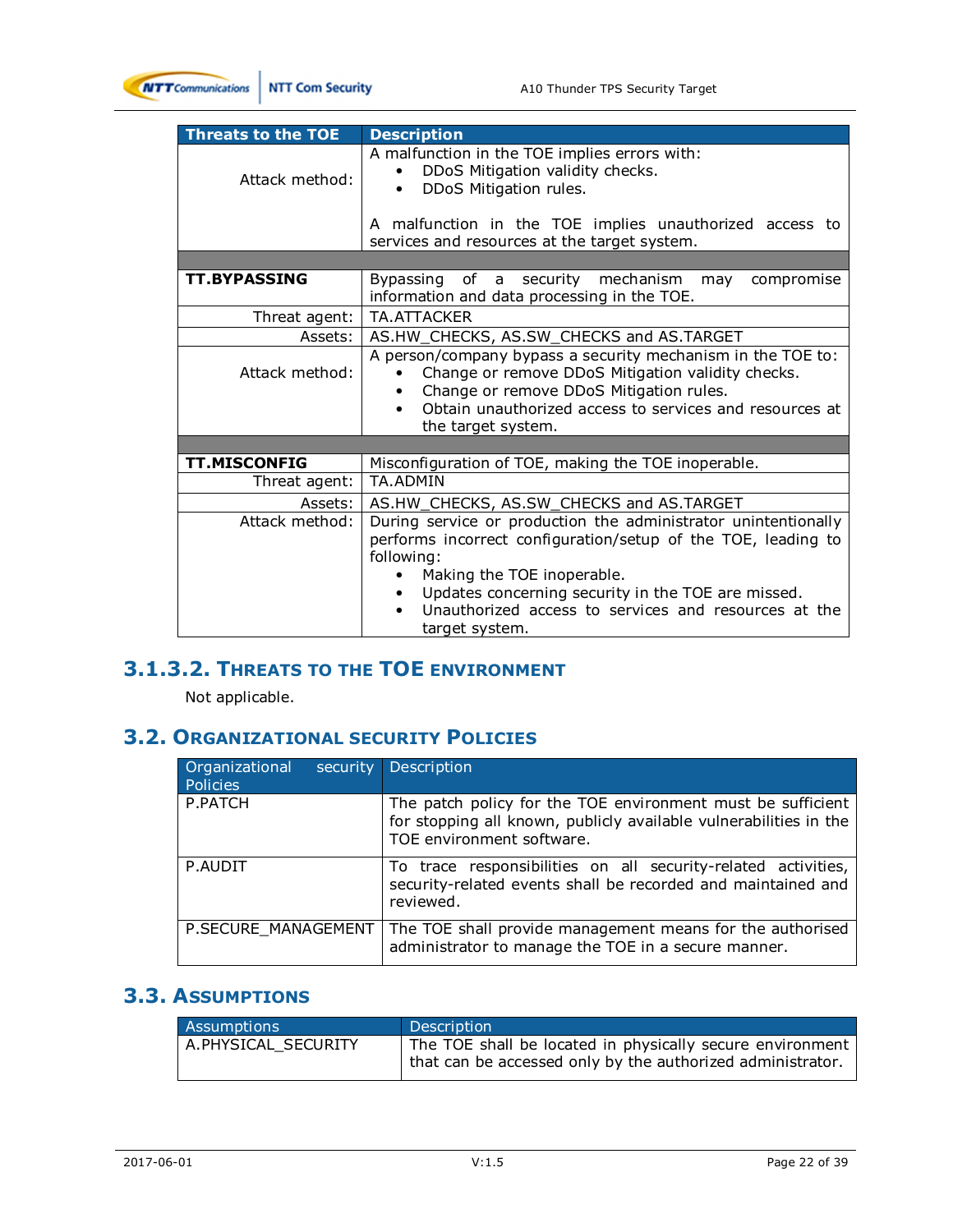

| Assumptions            | Description                                                                                                                                                                                                                                                                                                                                      |
|------------------------|--------------------------------------------------------------------------------------------------------------------------------------------------------------------------------------------------------------------------------------------------------------------------------------------------------------------------------------------------|
| A.SECURITY_MAINTENANCE | When the internal network environment changes due to<br>change in the network configuration, host increase/<br>decrease and service increase/ decrease, etc., the changed<br>environment and security policy shall immediately be<br>reflected in the TOE operation policy so that security level<br>can be maintained to be the same as before. |
| A.TRUSTED ADMIN        | The authorized administrator of the TOE shall not have any<br>malicious intention, receive proper training on the TOE<br>management, and follow the administrator guidelines.                                                                                                                                                                    |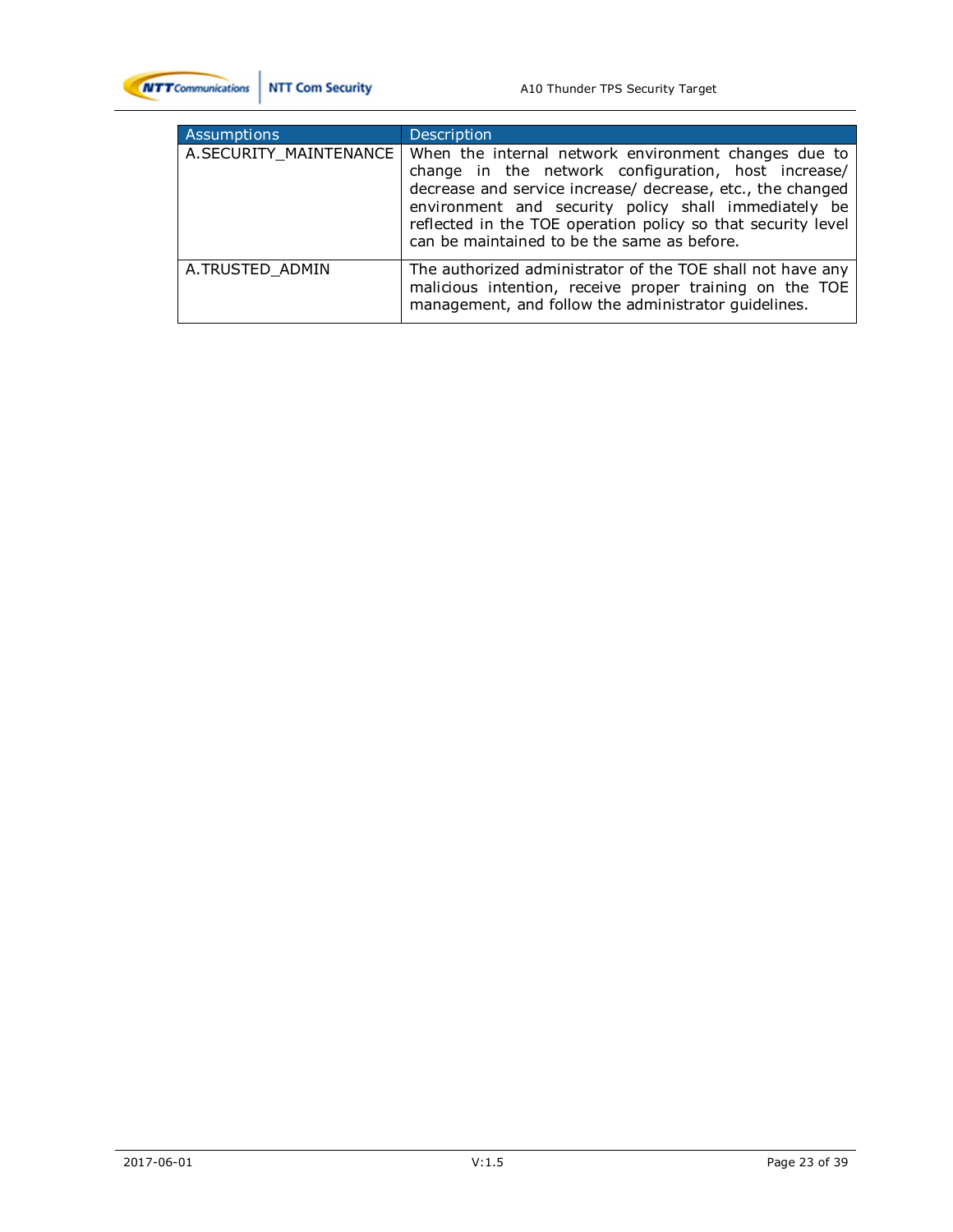

# **4. SECURITY OBJECTIVES (ASE\_OBJ)**

# **4.1. TOE SECURITY OBJECTIVES**

| <b>Security Objectives</b> | Description                                                                                                                                                                                  |
|----------------------------|----------------------------------------------------------------------------------------------------------------------------------------------------------------------------------------------|
| O.ID_AUTH                  | The administrator roles must identify and authenticate to the<br>TOE prior to getting access to the functions and data.                                                                      |
| O.ACCESS                   | The TOE must allow only authorized administrators to access<br>the system.                                                                                                                   |
| O.AUDIT                    | The TOE shall record and maintain security-related events in<br>order to enable tracing of responsibilities for security-related<br>acts and shall provide means to review the recorded data |
| O.DATA PROTECTION          | The TOE shall protect TSF data stored in the TOE from<br>unauthorized exposure, modification and deletion.                                                                                   |
| O.INTEGRITY                | The TOE must ensure the integrity of all system data.                                                                                                                                        |
| O.MANAGEMENT               | The TOE shall provide means for the authorized administrator<br>of the TOE to efficiently manage the TOE in a secure manner.                                                                 |
| O.SELF TEST                | DDoS Mitigation configurable rate interval shall be tested.                                                                                                                                  |

# **4.2. OPERATIONAL ENVIRONMENT SECURITY OBJECTIVES**

| <b>Security Objectives</b>     | Description                                                                                                                                                                                                                                                                                                                                            |
|--------------------------------|--------------------------------------------------------------------------------------------------------------------------------------------------------------------------------------------------------------------------------------------------------------------------------------------------------------------------------------------------------|
| OE.TRUSTED ADMIN               | The authorized administrator of the TOE shall not have<br>any malicious intention, receive proper training on the<br>TOE management, and follow the administrator<br>quidelines.                                                                                                                                                                       |
| OE.PHYSICAL SECURITY           | The TOE shall be located in physically secure environment<br>can be accessed only by the authorized<br>that<br>administrator.                                                                                                                                                                                                                          |
| <b>OE.SECURITY MAINTENANCE</b> | When the internal network environment changes due to<br>change in the network configuration, host increase/<br>decrease and service increase/ decrease, etc., the<br>changed environment and security policy<br>shall<br>immediately be reflected in the TOE operation policy so<br>that security level can be maintained to be the same as<br>before. |
| OE.TIME_STAMP                  | The TOE shall accurately record the security related<br>events by using the reliable time stamps provided by the<br>TOE operational environment.                                                                                                                                                                                                       |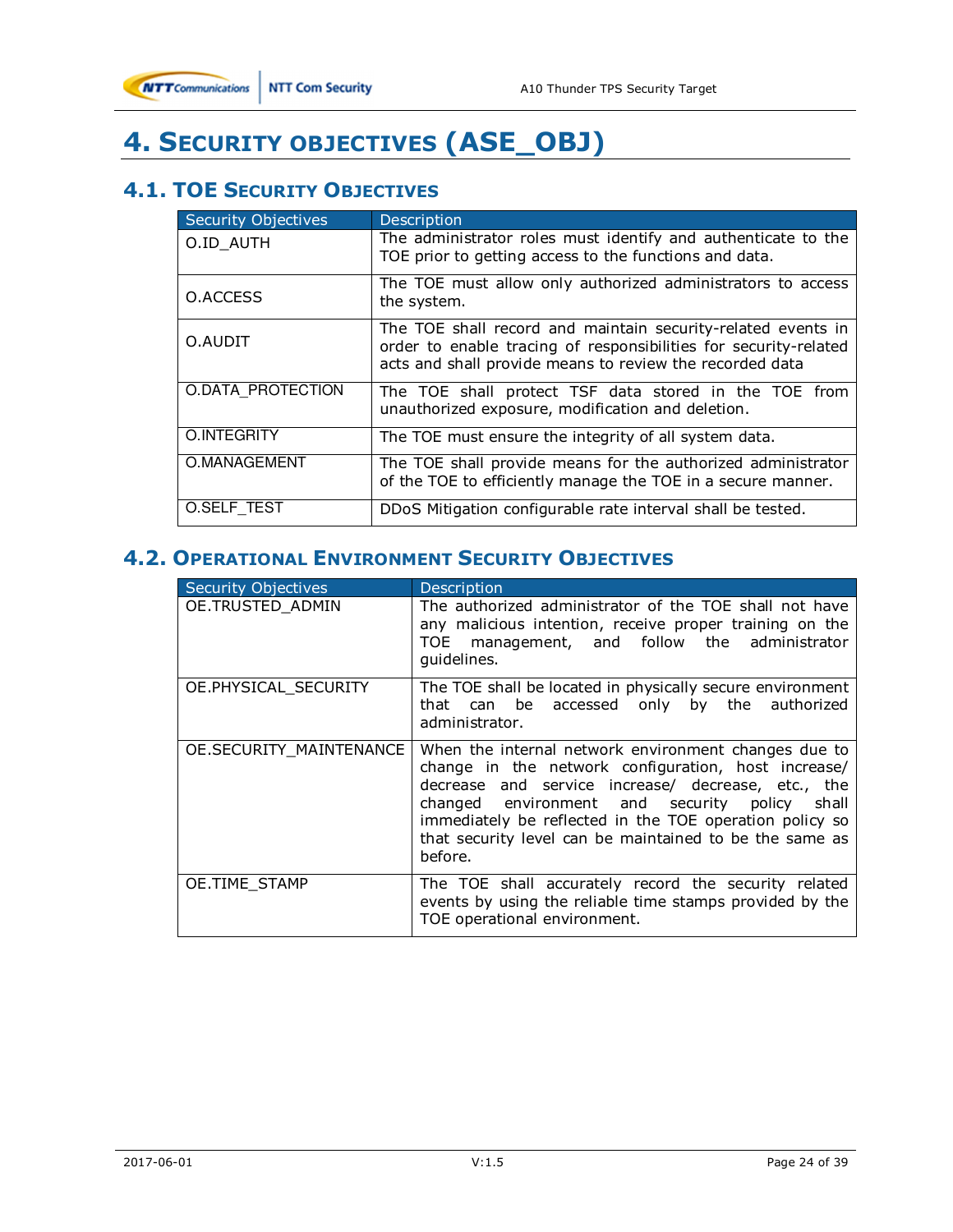# **4.3. SECURITY OBJECTIVES RATIONALE**

| Threats/<br>Policies/<br><b>Assumptions</b><br><b>Objectives</b> | IT. TAMPERING | <b>TT.MALFUNCTION</b> | TT.BYPASSING | TT.MISCONFIG | P.PATCH | P.AUDIT | SECURE_MANAGEMENT | SECURITY<br>PHYSICAL | SECURITY_MAINTENANCE | <b>ADMIN</b><br>A.TRUSTED |
|------------------------------------------------------------------|---------------|-----------------------|--------------|--------------|---------|---------|-------------------|----------------------|----------------------|---------------------------|
|                                                                  |               |                       |              |              |         |         | ്                 | ₹                    | ∢                    |                           |
| <b>TOE Security Objectives</b>                                   |               |                       |              |              |         |         |                   |                      |                      |                           |
| O.ID AUTH                                                        |               | X                     | X            |              |         |         |                   |                      |                      |                           |
| O.ACCESS                                                         |               | $\times$              | X            |              |         |         |                   |                      |                      |                           |
| O.AUDIT                                                          | X             | X                     |              | X            |         | X       |                   |                      |                      |                           |
| <b>O.DATA PROTECTION</b>                                         | X             | $\times$              | X            |              |         |         |                   |                      |                      |                           |
| O.INTEGRITY                                                      |               | X                     | X            |              |         |         |                   |                      |                      |                           |
| O.MANAGEMENT                                                     |               |                       |              |              | X       | X       | X                 |                      |                      |                           |
| <b>O.SELF TEST</b>                                               |               | X                     |              |              |         |         |                   |                      |                      |                           |
| <b>Operational Environment Security</b><br><b>Objectives</b>     |               |                       |              |              |         |         |                   |                      |                      |                           |
| OE.TRUSTED ADMIN                                                 |               |                       |              | X            | X       | X       | X                 |                      |                      | X                         |
| OE.PHYSICAL_SECURITY                                             | X             |                       |              |              |         |         |                   | X                    |                      |                           |
| OE.SECURITY MAINTENANCE                                          |               |                       |              |              |         |         |                   |                      | X                    |                           |
| OE.TIME STAMP                                                    |               |                       |              |              |         | X       |                   |                      |                      |                           |

#### **Table 2: Mapping of Objectives to Threats, Policies and Assumptions.**

#### **TT.TAMPERING:**

A physical attack towards the TOE can compromise its information and data processing. The TOE, placed in a physically secure area (OE.PHYSICAL\_SECURITY), must protect the TSF data (O.DATA\_PROTECTION) and record security events (O.AUDIT).

#### **TT.MALFUNCTION:**

A TOE malfunction can compromise information and data processing in the TOE. The TOE shall test rate intervals (O.SELF\_TEST), protect the TSF data (O.DATA\_PROTECTION), record security events (O.AUDIT) and ensure the integrity of all system data (O.INTEGRITY). Administrators must identify and authenticate to the TOE, which allows only authorized administrators access (O.ID AUTH, O.ACCESS).

#### **TT.BYPASSING:**

Bypassing of a security mechanism can compromise information and data processing in the TOE.

The TOE shall protect the TSF data (O.DATA\_PROTECTION) and ensure the integrity of all system data (O.INTEGRITY). Administrators must identify and authenticate to the TOE, which allows only authorized administrators access (O.ID\_AUTH, O.ACCESS).

#### **TT.MISCONFIG:**

Misconfiguration of TOE can make the TOE inoperable.

The TOE shall record security events (O.AUDIT). The authorized administrator is nonhostile and is trained to appropriately manage and administer the TOE (OE.TRUSTED\_ADMIN).

#### **P.PATCH:**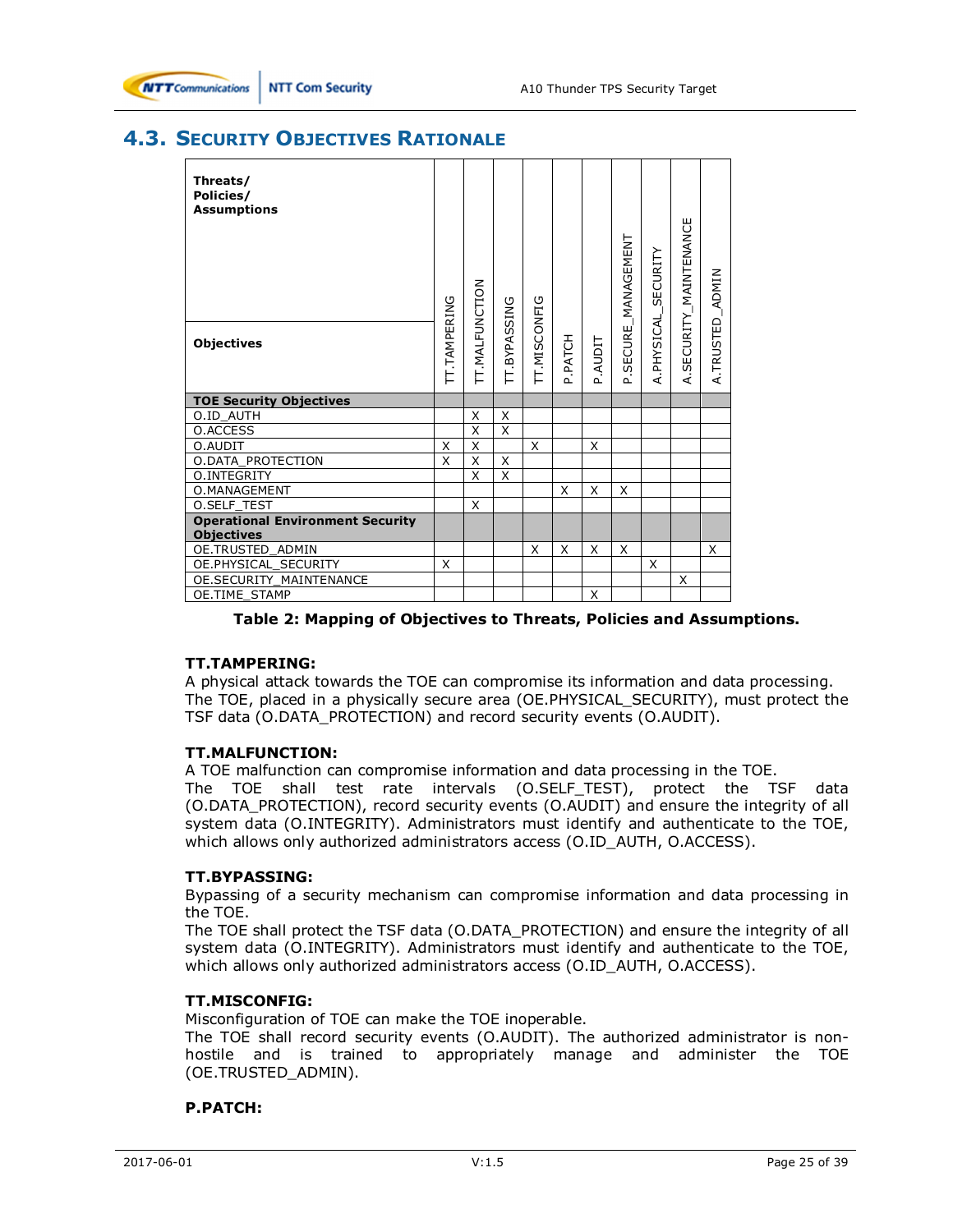

The patch policy for the TOE environment should be sufficient for stopping all known, publicly available vulnerability in the TOE environment software.

The authorized administrator of the TOE shall manage the TOE in a secure manner and follow the administrator guidelines (O.MANAGEMENT, OE.TRUSTED\_ADMIN).

#### **P.AUDIT:**

To trace responsibilities on all security-related activities, security-related events should be recorded and maintained and reviewed.

The TOE shall record timestamped security events (O.AUDIT, OE.TIME\_STAMP), available for the authorized administrator of the TOE who shall manage the TOE in a secure manner and follow the administrator guidelines (O.MANAGEMENT, OE.TRUSTED\_ADMIN).

#### **P.SECURE\_MANAGEMENT:**

The TOE should provide management means for the authorised administrator to manage the TOE in a secure manner.

The authorized administrator of the TOE shall manage the TOE in a secure manner and follow the administrator guidelines (O.MANAGEMENT, OE.TRUSTED\_ADMIN).

#### **A.PHYSICAL\_SECURITY:**

The TOE shall be located in physically secure environment only accessed by the authorized administrator (OE.PHYSICAL\_SECURITY).

#### **A.SECURITY\_MAINTENANCE:**

Changed environment and security policy shall be reflected in the TOE operation policy (OE.SECURITY\_MAINTENANCE).

#### **A.TRUSTED\_ADMIN:**

The authorized administrator of the TOE shall not have any malicious intention, receive proper training on the TOE management, and follow the administrator guidelines (OE.TRUSTED\_ADMIN).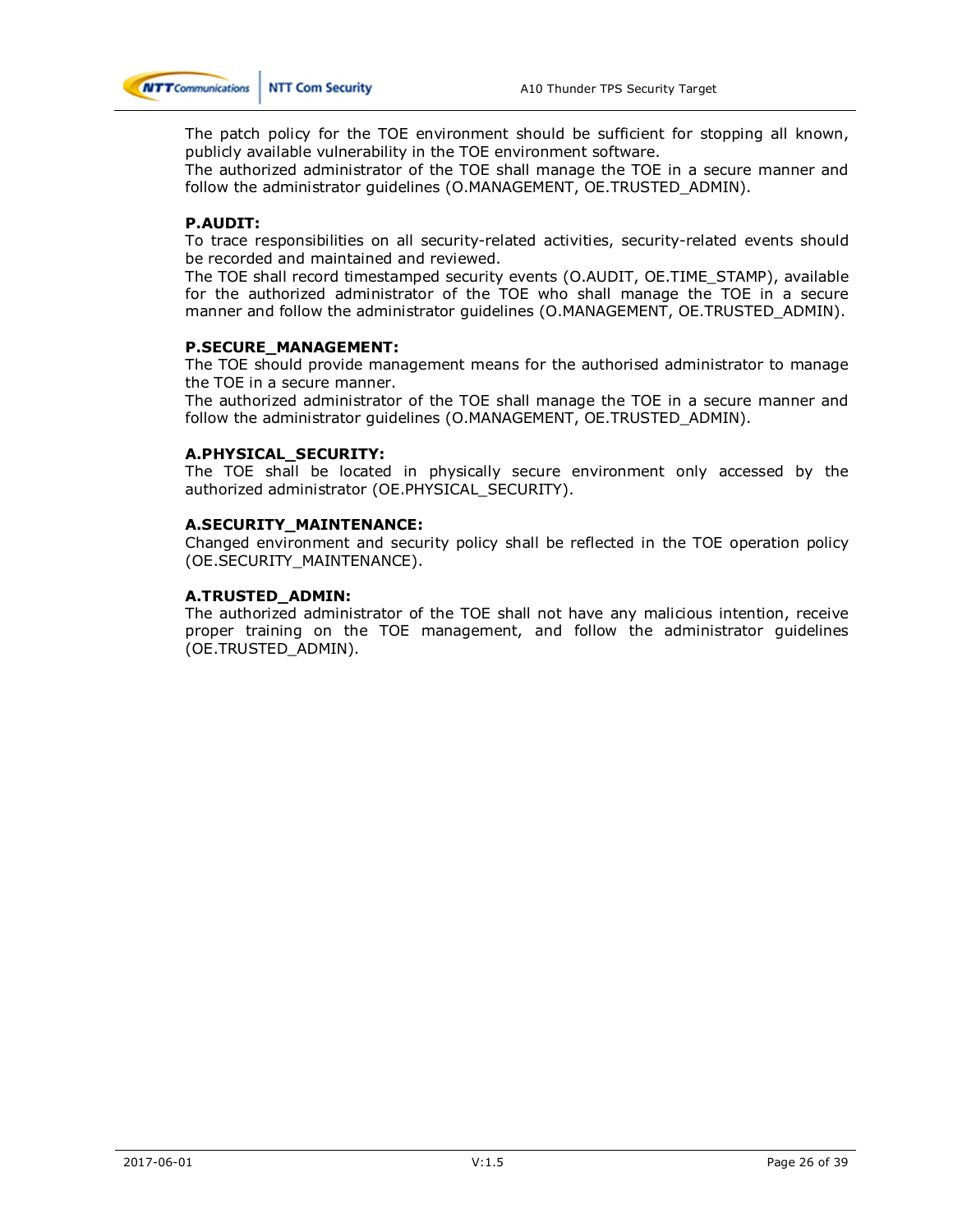# **5. EXTENDED COMPONENTS DEFINITION (ASE\_ECD)**

Not applicable.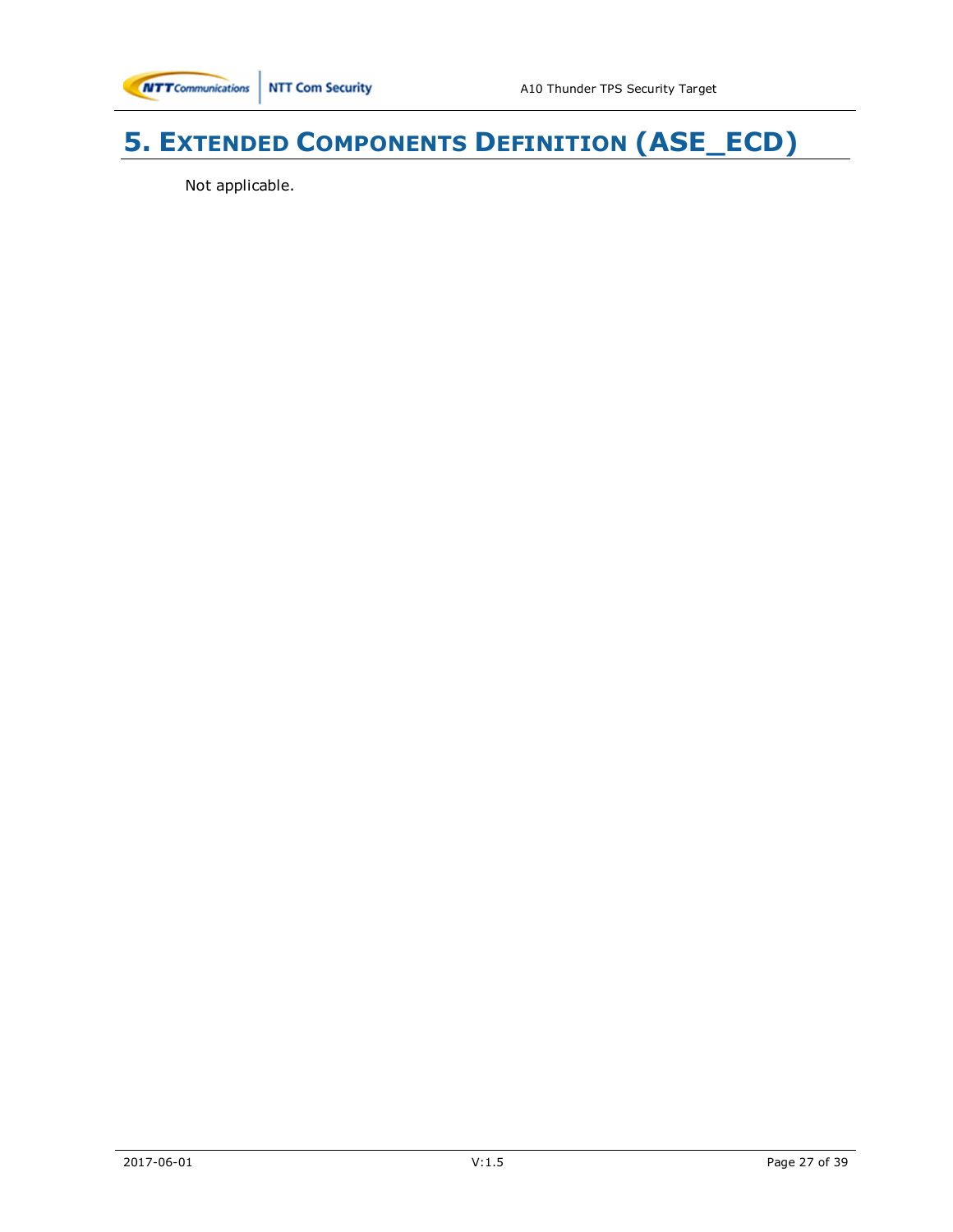

# **6. SECURITY REQUIREMENTS (ASE\_REQ)**

# **6.1. SECURITY FUNCTIONAL REQUIREMENTS (SFRS)**

| <b>Functional</b><br><b>Class</b> | <b>Functional</b><br><b>Class</b><br>description | <b>Functional Components</b>                             |
|-----------------------------------|--------------------------------------------------|----------------------------------------------------------|
| <b>FAU</b>                        | Security audit                                   | FAU GEN.1, FAU SAR.1                                     |
| <b>FDP</b>                        | data<br>User<br>protection                       | FDP ACC.1, FDP ACF.1, FDP IFC.2, FDP IFF.1               |
| <b>FIA</b>                        | Identification and<br>authentication             | FIA ATD.1, FIA UAU.1, FIA UID.2                          |
| <b>FMT</b>                        | Security<br>management                           | FMT MOF.1, FMT MSA.1, FMT MSA.3, FMT SMF.1,<br>FMT SMR.1 |
| <b>FPT</b>                        | Protection of the<br>TSF                         | FPT STM.1, FPT TST.1                                     |

#### **Table 3: Security Functional Requirements**

# **6.1.1. SECURITY AUDIT (FAU)**

### **6.1.1.1. FAU\_GEN.1 AUDIT DATA GENERATION**

Dependencies: FPT\_STM.1 Reliable time stamps

**FAU\_GEN.1.1** The TSF shall be able to generate an audit record of the following auditable events:

a) Start-up and shutdown of the audit functions;

b) All auditable events for the [*not specified*] level of audit; and

c) [**Violating of DDoS Mitigation checks**].

**FAU\_GEN.1.2** The TSF shall record within each audit record at least the following information:

a) Date and time of the event, type of event, subject identity (if applicable), and the outcome (success or failure) of the event; and

b) For each audit event type, based on the auditable event definitions of the functional components included in the PP/ST, [**None**].

## **6.1.1.2. FAU\_SAR.1 AUDIT REVIEW**

Dependencies: FAU\_GEN.1 Audit data generation

**FAU\_SAR.1.1** The TSF shall provide [**the Privileged EXEC administrator**] with the capability to read [**all information**] from the audit records.

**FAU SAR.1.2** The TSF shall provide the audit records in a manner suitable for the user to interpret the information.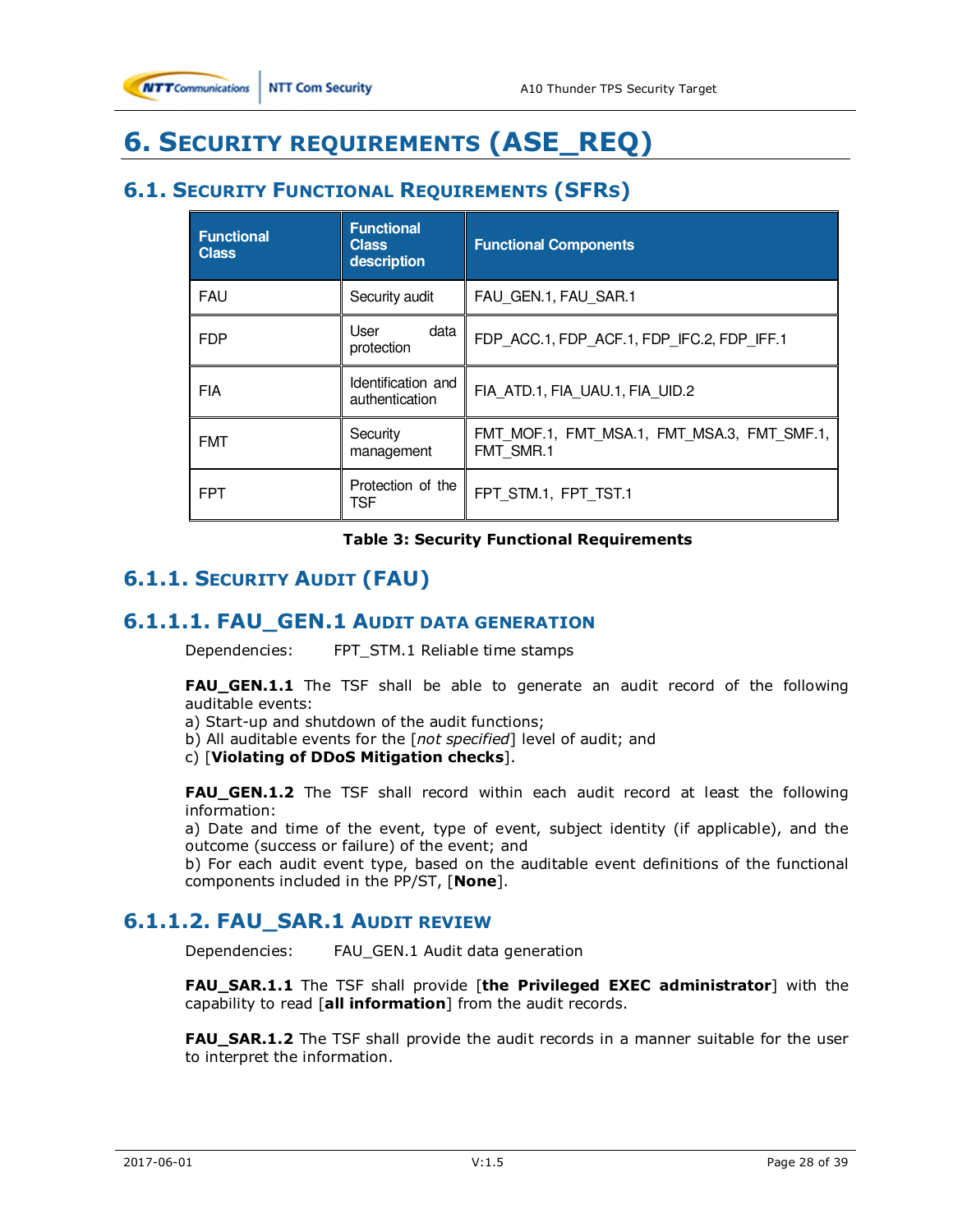

# **6.1.2. USER DATA PROTECTION (FDP)**

### **6.1.2.1. FDP\_ACC.1 SUBSET ACCESS CONTROL**

Dependencies: FDP\_ACF.1 Security attribute based access control

**FDP\_ACC.1.1** The TSF shall enforce the [**Administrator Access Control SFP**] on [subjects: **Privileged EXEC administrator**, objects: **commands**, operations: **execute**].

### **6.1.2.2. FDP\_ACF.1 SECURITY ATTRIBUTE BASED ACCESS CONTROL**

Dependencies: FDP\_ACC.1 Subset access control FMT\_MSA.3 Static attribute initialisation

**FDP\_ACF.1.1** The TSF shall enforce the [**Administrator Access Control SFP**] to objects based on the following: [subjects: **Privileged EXEC administrator**; subject attributes: **admin ID, password**; object: **file management, clear and configuration commands**; object attributes: **none**].

**FDP\_ACF.1.2** The TSF shall enforce the following rules to determine if an operation among controlled subjects and controlled objects is allowed: [**no additional rules**].

**FDP\_ACF.1.3** The TSF shall explicitly authorise access of subjects to objects based on the following additional rules: [**no additional rules**].

**FDP\_ACF.1.4** The TSF shall explicitly deny access of subjects to objects based on the following additional rules: [**no additional rules**].

### **6.1.2.3. FDP\_IFC.2 COMPLETE INFORMATION FLOW CONTROL**

Dependencies: FDP\_IFF.1 Simple security attributes

**FDP\_IFC.2.1** The TSF shall enforce the [**DDoS Mitigation information flow control SFP**] on [subjects: **clients**, information: **all traffic received by the TOE**] and all operations that cause that information to flow to and from subjects covered by the SFP.

**FDP\_IFC.2.2** The TSF shall ensure that all operations that cause any information in the TOE to flow to and from any subject in the TOE are covered by an information flow control SFP.

### **6.1.2.4. FDP\_IFF.1 SIMPLE SECURITY ATTRIBUTES**

Dependencies: FDP\_IFC.1 Subset information flow control FMT\_MSA.3 Static attribute initialisation

**FDP\_IFF.1.1** The TSF shall enforce the **[DDoS Mitigation information flow control SFP]** based on the following types of subject and information security attributes: [subjects: **clients**, subject attributes: **source IP, destination IP, destination port**, information: **all traffic received by the TOE**, information attributes: **amount of traffic rate limits including: packets per interval, concurrent connections, new connection requests per interval; and also over-limit action**].

**FDP\_IFF.1.2** The TSF shall permit an information flow between a controlled subject and controlled information via a controlled operation if the following rules hold: [

• **The DDoS Mitigation rules/tables contain security entries for protected sources and destinations for the client;**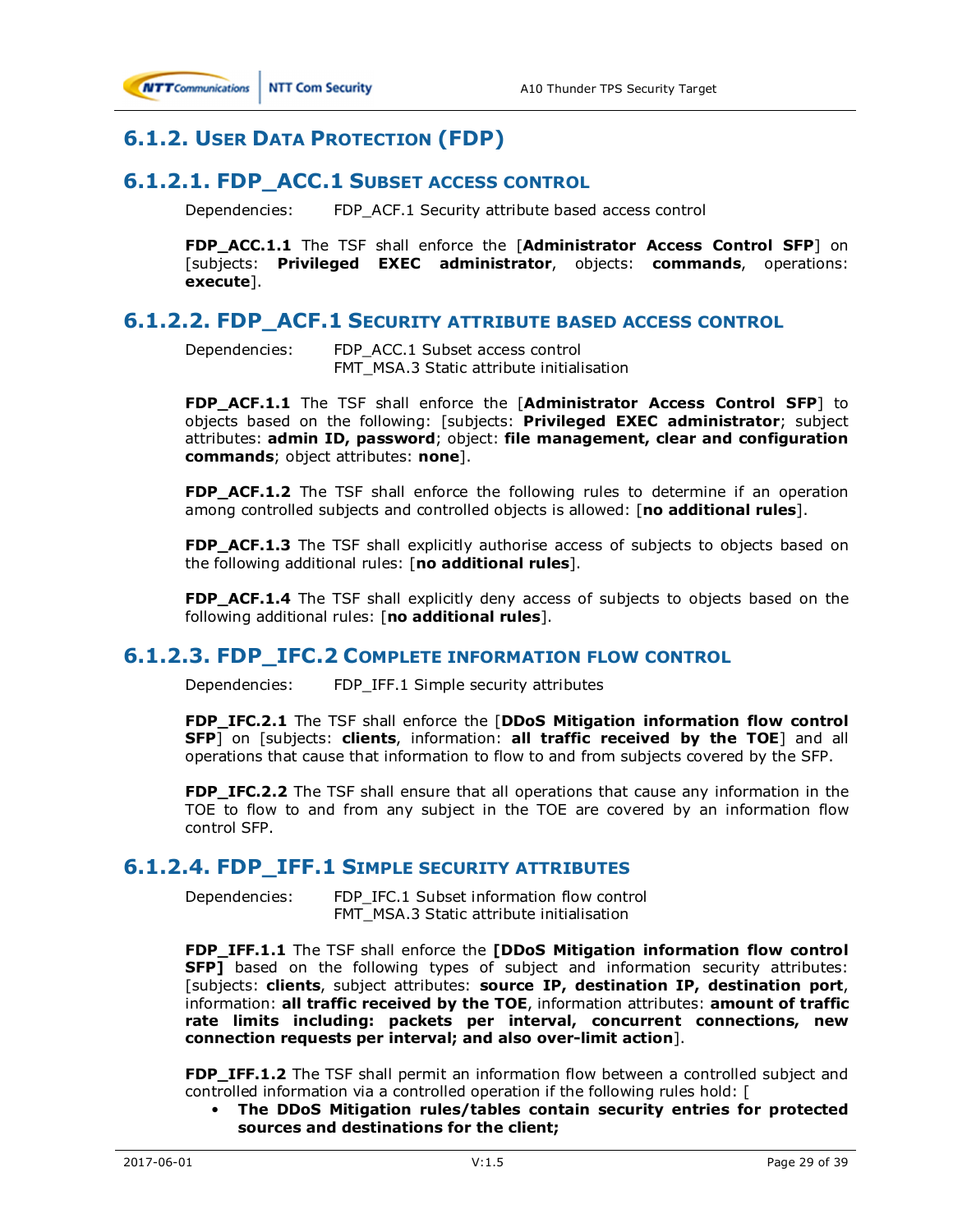

- **Entries added to the DDoS Mitigation rules/tables through dynamic learning during the authentication process;**
- **Traffic from sources not dropped due to traffic limits**].

**FDP\_IFF.1.3** The TSF shall enforce the [**DDoS Mitigation automatically initial scrubbing (hardware-based checks) for all inbound traffic**].

**FDP\_IFF.1.4** The TSF shall explicitly authorise an information flow based on the following rules: [**no additional information flow control SFP rules**].

**FDP\_IFF.1.5** The TSF shall explicitly deny an information flow based on the following rules: [**no additional information flow control SFP rules**].

## **6.1.3. IDENTIFICATION AND AUTHENTICATION (FIA)**

### **6.1.3.1. FIA\_ATD.1 USER ATTRIBUTE DEFINITION**

Dependences: None.

**FIA\_ATD.1.1** The TSF shall maintain the following list of security attributes belonging to individual users: [**administrator ID, password**].

### **6.1.3.2. FIA\_UAU.1 TIMING OF AUTHENTICATION**

Dependences: FIA\_UID.1 Timing of identification

**FIA\_UAU.1.1** The TSF shall allow **[administrator identification]** on behalf of the user to be performed before the user is authenticated.

**FIA\_UAU.1.2** The TSF shall require each user to be successfully authenticated before allowing any other TSF-mediated actions on behalf of that user.

### **6.1.3.3. FIA\_UID.2 USER IDENTIFICATION BEFORE ANY ACTION**

Dependencies: No dependencies.

**FIA\_UID.2.1** The TSF shall require each user to be successfully identified before allowing any other TSF-mediated actions on behalf of that user.

## **6.1.4. SECURITY MANAGEMENT (FMT)**

#### **6.1.4.1. FMT\_MOF.1 MANAGEMENT OF SECURITY FUNCTIONS BEHAVIOUR**

Dependences: FMT\_SMF.1 Specification of Management Functions FMT\_SMR.1 Security roles

**FMT\_MOF.1.1** The TSF shall restrict the ability to *[determine the behaviour of, disable, enable, modify the behaviour of*] the functions **[for configuration and managing DDoS Mitigation features]** to **[Privileged EXEC administrator]**.

### **6.1.4.2. FMT\_MSA.1 MANAGEMENT OF SECURITY ATTRIBUTES**

Dependencies: [FDP\_ACC.1 Subset access control, or FDP\_IFC.1 Subset information flow control] FMT\_SMR.1 Security roles FMT\_SMF.1 Specification of Management Functions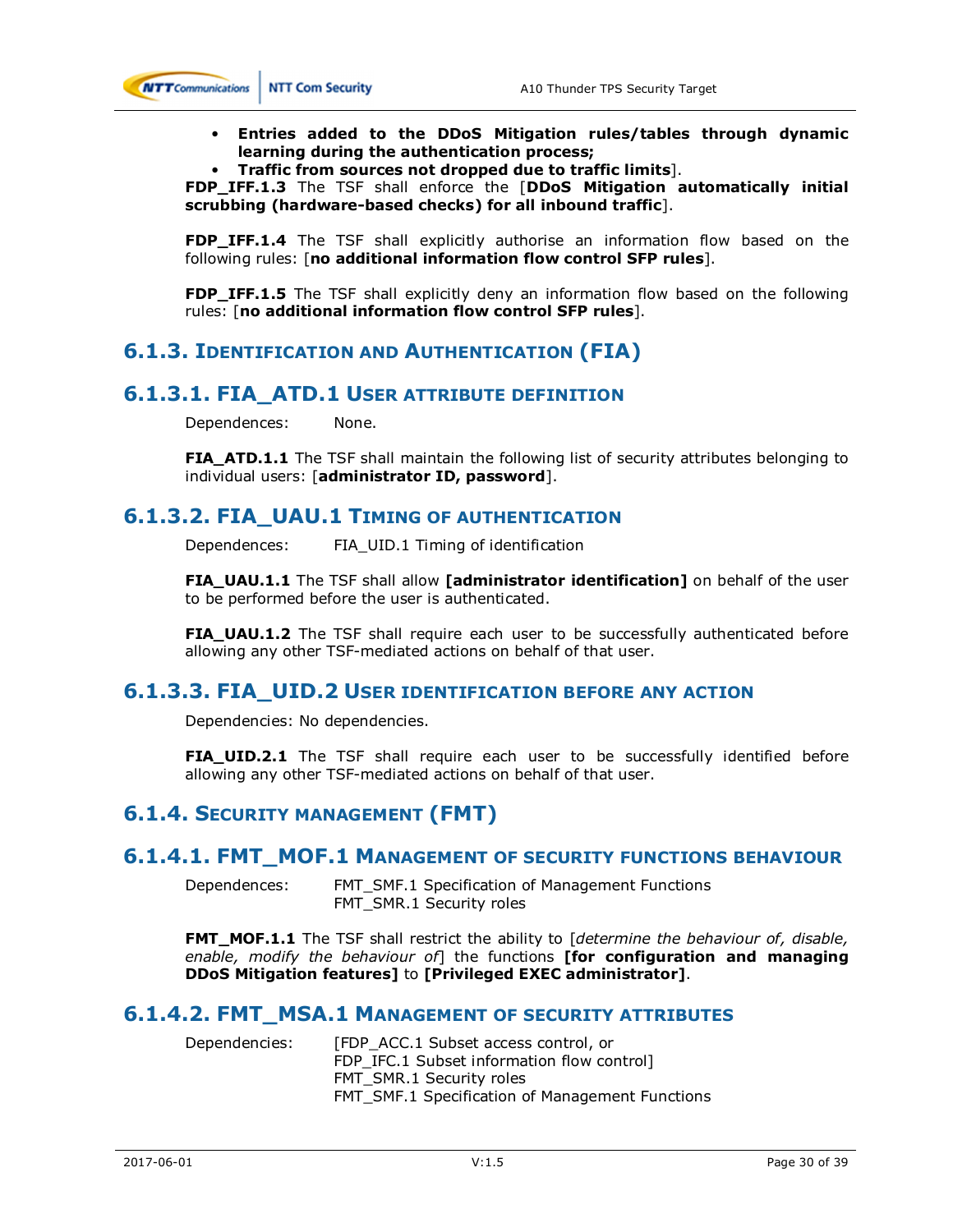

**FMT\_MSA.1.1** The TSF shall enforce the [**administrator Access Control SFP**] to restrict the ability to [*change\_default, query, modify, delete*] the security attributes [**DDOS Mitigation table information**] to [**Privileged EXEC administrator**].

### **6.1.4.3. FMT\_MSA.3 STATIC ATTRIBUTE INITIALISATION**

Dependencies: FMT\_MSA.1 Management of security attributes FMT\_SMR.1 Security roles

**FMT\_MSA.3.1** The TSF shall enforce the [**administrator Access Control SFP**] to provide [*restrictive*] default values for security attributes that are used to enforce the SFP.

**FMT\_MSA.3.2** The TSF shall allow the [**Privileged EXEC administrator**] to specify alternative initial values to override the default values when an object or information is created.

### **6.1.4.4. FMT\_SMF.1 SPECIFICATION OF MANAGEMENT FUNCTIONS**

Dependencies: None.

**FMT\_SMF.1.1** The TSF shall be capable of performing the following management functions: [**message logging, email alert notification, port mirroring**].

### **6.1.4.5. FMT\_SMR.1 SECURITY ROLES**

Dependencies: FIA\_UID.1 Timing of identification

**FMT\_SMR.1.1** The TSF shall maintain the roles **[User EXEC administrator, Privileged EXEC administrator]**.

**FMT\_SMR.1.2** The TSF shall be able to associate users with roles.

## **6.1.5. PROTECTION OF THE TSF (FPT)**

### **6.1.5.1. FPT\_STM.1 RELIABLE TIME STAMPS**

Dependencies: None.

**FPT\_STM.1.1** The TSF shall be able to provide reliable time stamps.

### **6.1.5.2. FPT\_TST.1 TSF TESTING**

Dependencies: None.

**FPT\_TST.1.1** The TSF shall run a suite of self tests [*at the request of the authorised user*] to demonstrate the correct operation of [*DDoS Mitigation configurable rate interval*].

**FPT\_TST.1.2** The TSF shall provide authorised users with the capability to verify the integrity of [*No TSF data*].

**FPT\_TST.1.3** The TSF shall provide authorised users with the capability to verify the integrity of [*No parts of TSF*].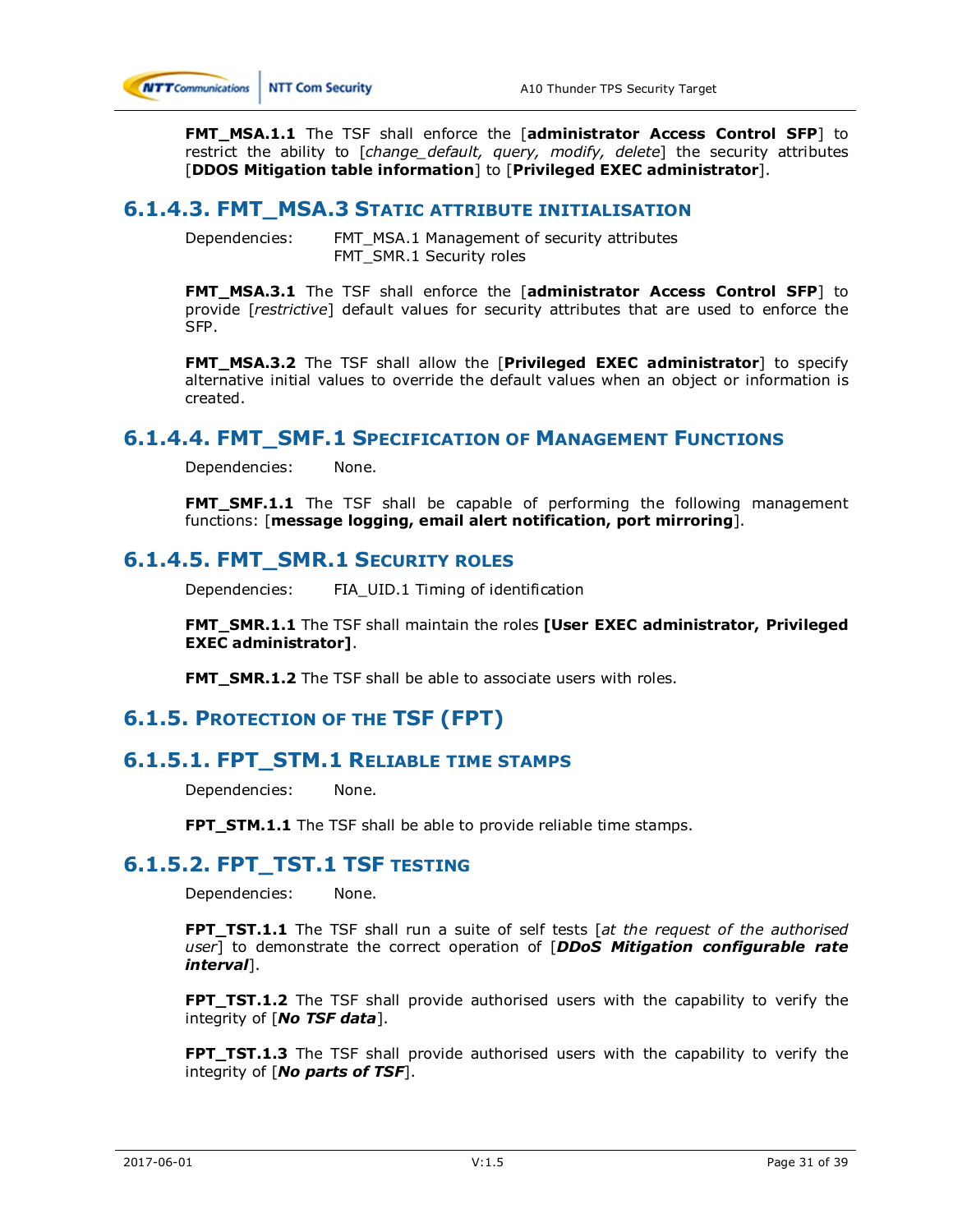

# **6.2. SECURITY ASSURANCE REQUIREMENTS (SARS)**

The assurance level of the TOE is EAL2 augmented with ALC\_FLR.1.

| <b>Assurance Class</b>                 | <b>Assurance Components</b>                           |
|----------------------------------------|-------------------------------------------------------|
| <b>ADV:</b> Development                | ADV_ARC.1 Security architecture description           |
|                                        | ADV_FSP.2 Security-enforcing functional specification |
|                                        | ADV_TDS.1 Basic design                                |
| <b>AGD:</b> Guidance documents         | AGD_OPE.1 Operational user guidance                   |
|                                        | AGD_PRE.1 Preparative procedures                      |
| ALC: Life-cycle support                | ALC_CMC.2 Use of a CM system                          |
|                                        | ALC_CMS.2 Parts of the TOE CM coverage                |
|                                        | ALC_DEL.1 Delivery procedures                         |
|                                        | ALC_FLR.1 Flaw remediation                            |
| <b>ASE: Security Target evaluation</b> | ASE_CCL.1 Conformance claims                          |
|                                        | ASE_ECD.1 Extended components definition              |
|                                        | ASE_INT.1 ST introduction                             |
|                                        | ASE_OBJ.2 Security objectives                         |
|                                        | ASE_REQ.2 Derived security requirements               |
|                                        | ASE_SPD.1 Security problem definition                 |
|                                        | ASE_TSS.1 TOE summary specification                   |
| <b>ATE: Tests</b>                      | ATE_COV.1 Evidence of coverage                        |
|                                        | ATE_FUN.1 Functional testing                          |
|                                        | ATE_IND.2 Independent testing - sample                |
| AVA: Vulnerability assessment          | AVA_VAN.2 Vulnerability analysis                      |

**Table 4: Assurance requirements** 

# **6.3. SECURITY REQUIREMENTS RATIONALE**

## **6.3.1. RELATION BETWEEN SFRS AND SECURITY OBJECTIVES**

| Requirements       | ↽           | ⊣                 | ⊣                      | ᆏ         | $\sim$      |                | ᆏ                 | ⊣           | $\sim$               | ⊣           |                 | m                 | ᅱ           | ᅱ           | ᆏ         | ⊣         |
|--------------------|-------------|-------------------|------------------------|-----------|-------------|----------------|-------------------|-------------|----------------------|-------------|-----------------|-------------------|-------------|-------------|-----------|-----------|
| Objectives         | GEN.<br>EAU | SAR<br><b>LAU</b> | 25R<br>PD <sub>P</sub> | 4CF.<br>È | ن<br>H<br>È | ᆏ<br>IFF.<br>읍 | <b>ATD</b><br>FIA | UAU.<br>FIA | $\frac{1}{2}$<br>ΕIΑ | MOF.<br>ENT | <b>MSA</b><br>접 | <b>MSA</b><br>ENT | SME.<br>EMI | SMR.<br>ENT | STM.<br>답 | TST.<br>답 |
| O.ID AUTH          |             |                   |                        |           |             |                | X                 | X           | X                    |             |                 |                   |             |             |           |           |
| O.ACCESS           |             |                   | X                      | x         | X           | x              |                   | X           | X                    |             | X               | x                 |             |             |           |           |
| O.AUDIT            | X           | X                 |                        |           |             |                |                   |             |                      |             |                 |                   |             |             | X         |           |
| O.DATA PROTECTION  | X           |                   | X                      | Χ         |             |                |                   | X           | X                    | X           | x               |                   | X           |             |           |           |
| O.INTEGRITY        |             |                   | X                      | X         |             |                |                   |             |                      | Χ           | Χ               | X                 |             |             |           |           |
| O.MANAGEMENT       |             | X                 |                        |           |             |                |                   |             |                      | x           | X               | X                 | X           | X           |           |           |
| <b>O.SELF TEST</b> |             |                   |                        |           |             |                |                   |             |                      |             |                 |                   |             |             |           | X         |

#### **Table 5: Tracing of functional requirements to objectives**

# **6.3.1.1. O.ID\_AUTH**

The administrator should identify and authenticate to the TOE prior to getting access to the functions and data.

FIA\_UID.2 requires administrators to be identified before they are able to perform any other actions. **FIA\_UAU.1** requires administrators to be authenticated before they are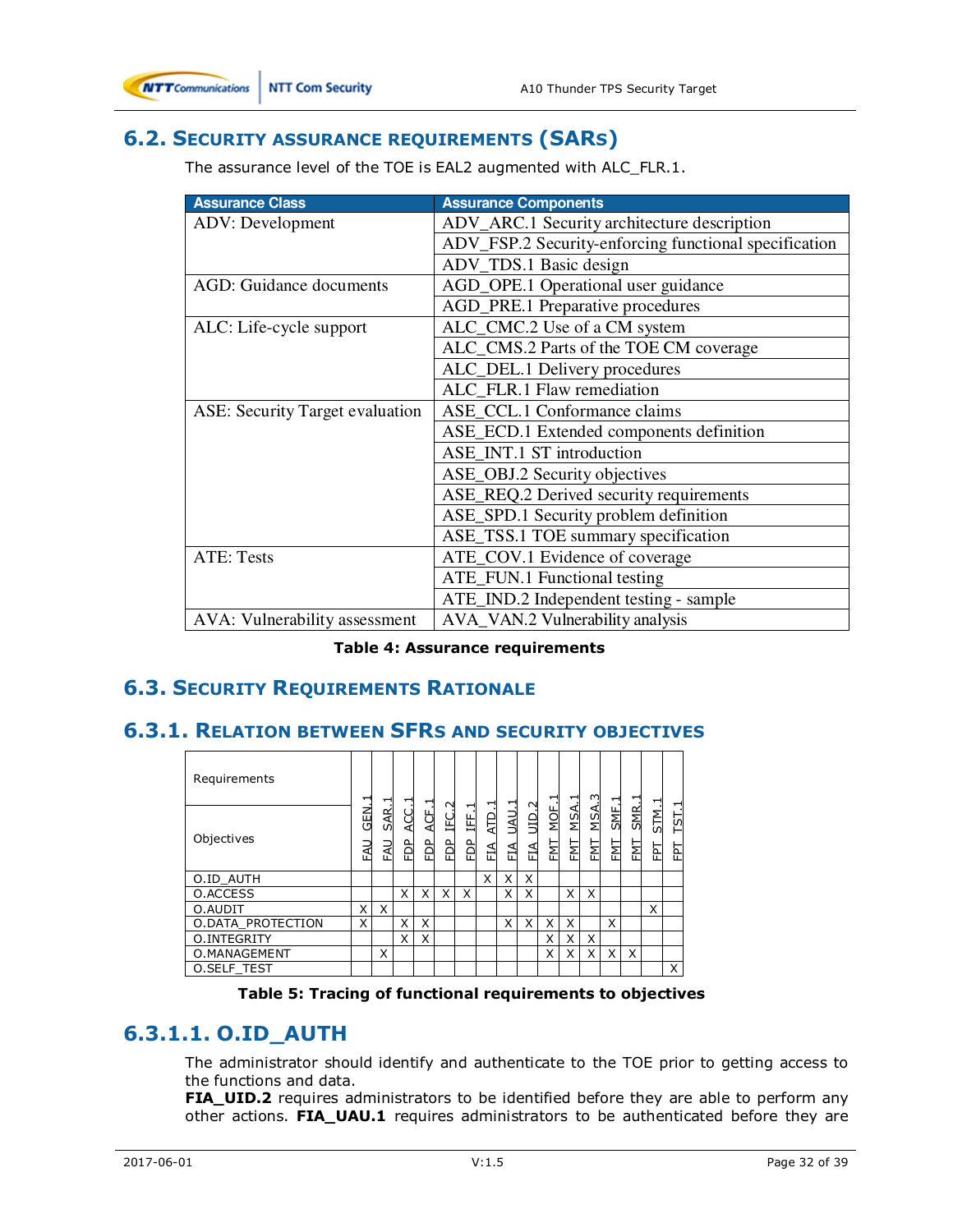

able to perform any other actions, except identification. **FIA\_ATD.1** defines security attributes of subjects used to enforce the authentication policy of the TOE.

# **6.3.1.2. O.ACCESS**

The TOE should allow only authorized administrators to access the system.

**FMT\_MSA.3** defines static attribute initialization for the Administrator Access Control SFP. **FMT\_MSA.1** specifies which administrator roles can access security attributes. **FDP\_ACC.1** requires the TOE to enforce Access Control SFP. **FDP\_ACF.1** specifies the attributes used to enforce Access Control SFP. **FDP\_IFC.2** requires the TOE to enforce Information Flow Control SFP. **FDP\_IFF.1** specifies the attributes used to enforce Information Flow Control SFP. **FIA\_UID.2** requires administrators to be identified before they are able to perform any other actions. **FIA\_UAU.1** requires administrators to be authenticated before they are able to perform any other actions, except identification.

# **6.3.1.3. O.AUDIT**

The TOE should record and maintain security-related events in order to enable tracing of responsibilities for security-related acts and shall provide means to review the recorded data.

**FAU\_GEN.1** and **FPT\_STM.1** requires the TOE to record security events with timestamp; and **FAU\_SAR.1** provides administrators the capability to read the audit records.

# **6.3.1.4. O.DATA\_PROTECTION**

The TOE should protect TSF data stored in the TOE from unauthorized exposure, modification and deletion.

**FAU\_GEN.1** requires the TOE to record security events. **FDP\_ACC.1** requires the TOE to enforce Access Control SFP. **FDP\_ACF.1** enforces Access Control SFP by file management, clear and configuration commands. **FIA\_UID.2** and **FIA\_UAU.1** require administrators to be identified and authenticated before they are able to perform any other actions on the TOE. FMT MOF.1 requires the TOE to provide the ability to manage functions of the TOE only to the Privileged EXEC administrator of the TOE. **FMT\_MSA.1**  specifies which administrator roles can access security attributes. **FMT\_SMF.1** supports this objective by identifying the corresponding management functions.

# **6.3.1.5. O.INTEGRITY**

The TOE should ensure the integrity of all system data.

**FDP\_ACC.1** and **FDP\_ACF.1** ensure that the TOE enforces Access Control SFP with the necessary attributes. **FMT\_MOF.1** requires the TOE to provide the ability to configure managing functions of the TOE only to the Privileged EXEC administrator of the TOE. **FMT\_MSA.1 and FMT\_MSA.3** ensure that only the Privileged EXEC administrator can respectively access security attributes and override default values.

# **6.3.1.6. O.MANAGEMENT**

The TOE should provide means for the authorized administrator of the TOE to efficiently manage the TOE in a secure manner.

**FMT\_MSA.3** defines static attribute initialization for the Administrator Access Control SFP. **FMT\_MOF.1** requires the TOE to provide the ability to manage functions of the TOE only to the Privileged EXEC administrator of the TOE. **FMT\_SMF.1** supports this objective by identifying the corresponding management functions. **FMT\_SMR.1** requires the TOE to maintain separate administrator roles. **FAU\_SAR.1** provides the Privileged EXEC administrators the capability to read all information from the audit records. **FMT\_MSA.1**  specifies which administrator roles can access security attributes.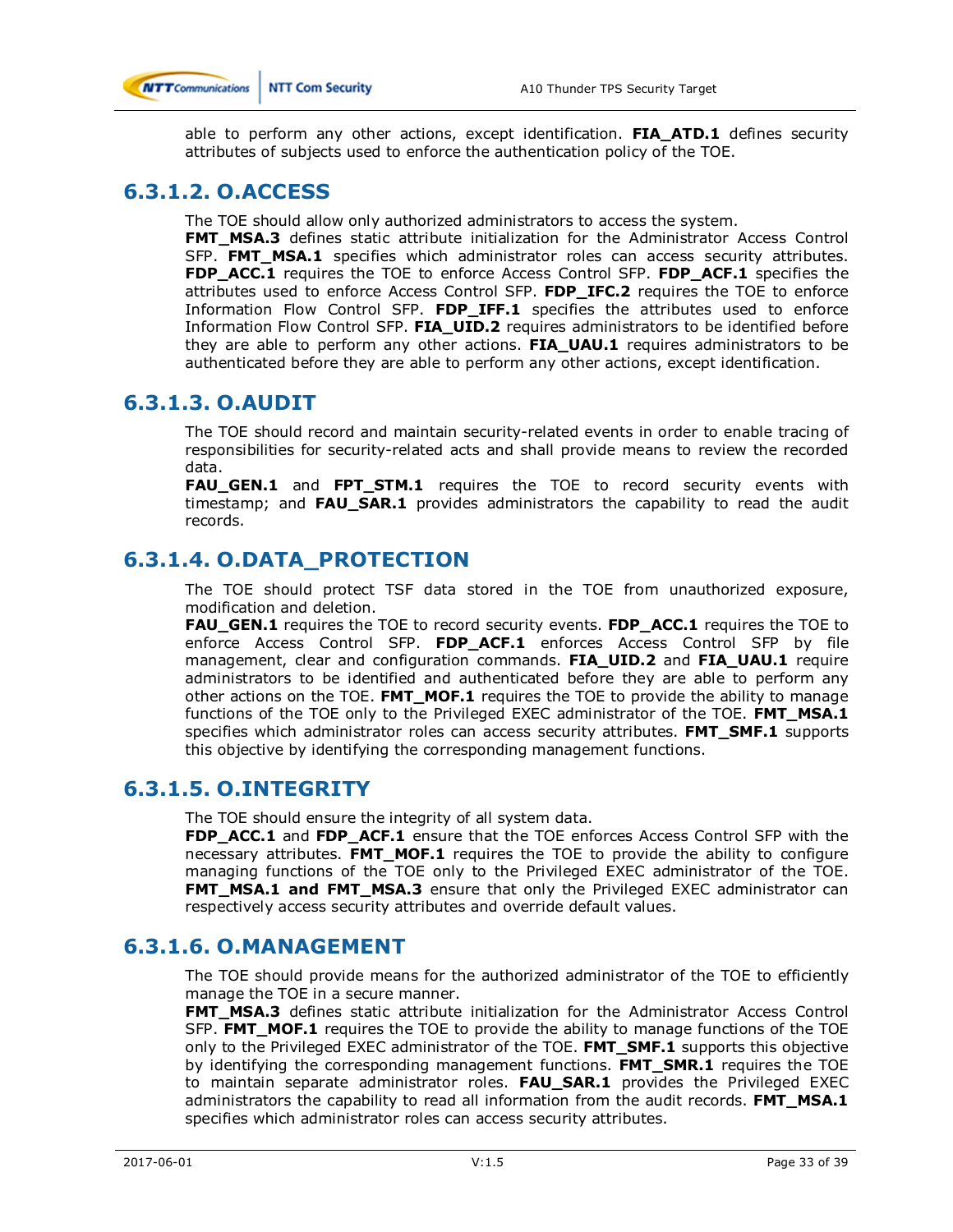# **6.3.1.7. O.SELF\_TEST**

DDoS Mitigation configurable rate interval should be tested.

**FPT\_TST.1** requires the TOE to run tests of DDoS Mitigation thresholds at the request of the administrator to demonstrate the correct operation of DDoS Mitigation configurable rate intervals.

### **6.3.2. SFR DEPENDENCIES**

The table below shows the dependencies of the security functional requirement of the TOE and gives a rationale for each of them if they are included or not.

| <b>Security</b><br>functional<br>requirement                    | <b>Dependency</b>                             | <b>Dependency</b><br><b>Rationale</b> |
|-----------------------------------------------------------------|-----------------------------------------------|---------------------------------------|
| FAU GEN.1<br>Audit<br>data                                      | FPT STM.1<br>Reliable<br>time                 | Included                              |
| qeneration                                                      | stamps                                        |                                       |
| FAU SAR.1 Audit review                                          | FAU GEN.1<br>Audit<br>data                    | Included                              |
|                                                                 | generation                                    |                                       |
| FDP ACC.1<br>Subset<br>access                                   | FDP ACF.1<br>Security attribute               | Included                              |
| control                                                         | based access control                          |                                       |
| attribute<br>FDP ACF.1<br>Security                              | FDP ACC.1<br>Subset<br>access                 | Included                              |
| based access control                                            | control                                       |                                       |
|                                                                 | FMT MSA.3<br>attribute<br><b>Static</b>       |                                       |
|                                                                 | initialisation                                |                                       |
| FDP_IFC.2 Complete information                                  | FDP IFF.1<br>Simple<br>security<br>attributes | Included                              |
| flow control<br><b>Simple</b><br>security<br>FDP IFF.1          | FDP IFC.1 Subset information                  | Included <sup>3</sup>                 |
| attributes                                                      | flow control                                  |                                       |
|                                                                 | FMT MSA.3<br><b>Static</b><br>attribute       |                                       |
|                                                                 | initialisation                                |                                       |
|                                                                 |                                               |                                       |
| FIA ATD.1<br>attribute<br>User                                  | None                                          |                                       |
| definition                                                      |                                               |                                       |
| FIA UAU.1<br>Timing<br>of                                       | FIA UID.1<br>of<br>Timing                     | Included <sup>4</sup>                 |
| authentication                                                  | identification                                |                                       |
| User identification<br>FIA UID.2                                | None                                          |                                       |
| before any action<br>FMT MOF.1<br>Management<br>of              | FMT_SMF.1<br>of                               | Included                              |
| security functions behaviour                                    | Specification<br><b>Management Functions</b>  |                                       |
|                                                                 | FMT_SMR.1 Security roles                      |                                       |
| FMT MSA.1<br>Management<br>0f                                   | [FDP_ACC.1<br>Subset<br>access                | Included                              |
| security attributes                                             | control, or                                   |                                       |
|                                                                 | FDP IFC.1 Subset information                  |                                       |
|                                                                 | flow control]                                 |                                       |
|                                                                 | FMT SMR.1 Security roles                      |                                       |
|                                                                 | FMT SMF.1<br>Specification<br>of              |                                       |
|                                                                 | <b>Management Functions</b>                   |                                       |
| attribute<br>FMT_MSA.3<br>Static                                | FMT MSA.1<br>Management<br>of                 | Included                              |
| initialisation                                                  | security attributes                           |                                       |
|                                                                 | FMT_SMR.1 Security roles                      |                                       |
| FMT SMF.1<br>Specification<br>οf<br><b>Management Functions</b> | None                                          |                                       |
| FMT SMR.1 Security roles                                        | FIA UID.1<br>Timing<br>of                     | Included <sup>5</sup>                 |
|                                                                 | identification                                |                                       |

 $\overline{a}$  $3$  FDP\_IFF.1 has a dependency to FDP\_IFC.1 which is covered by FDP\_IFC.2.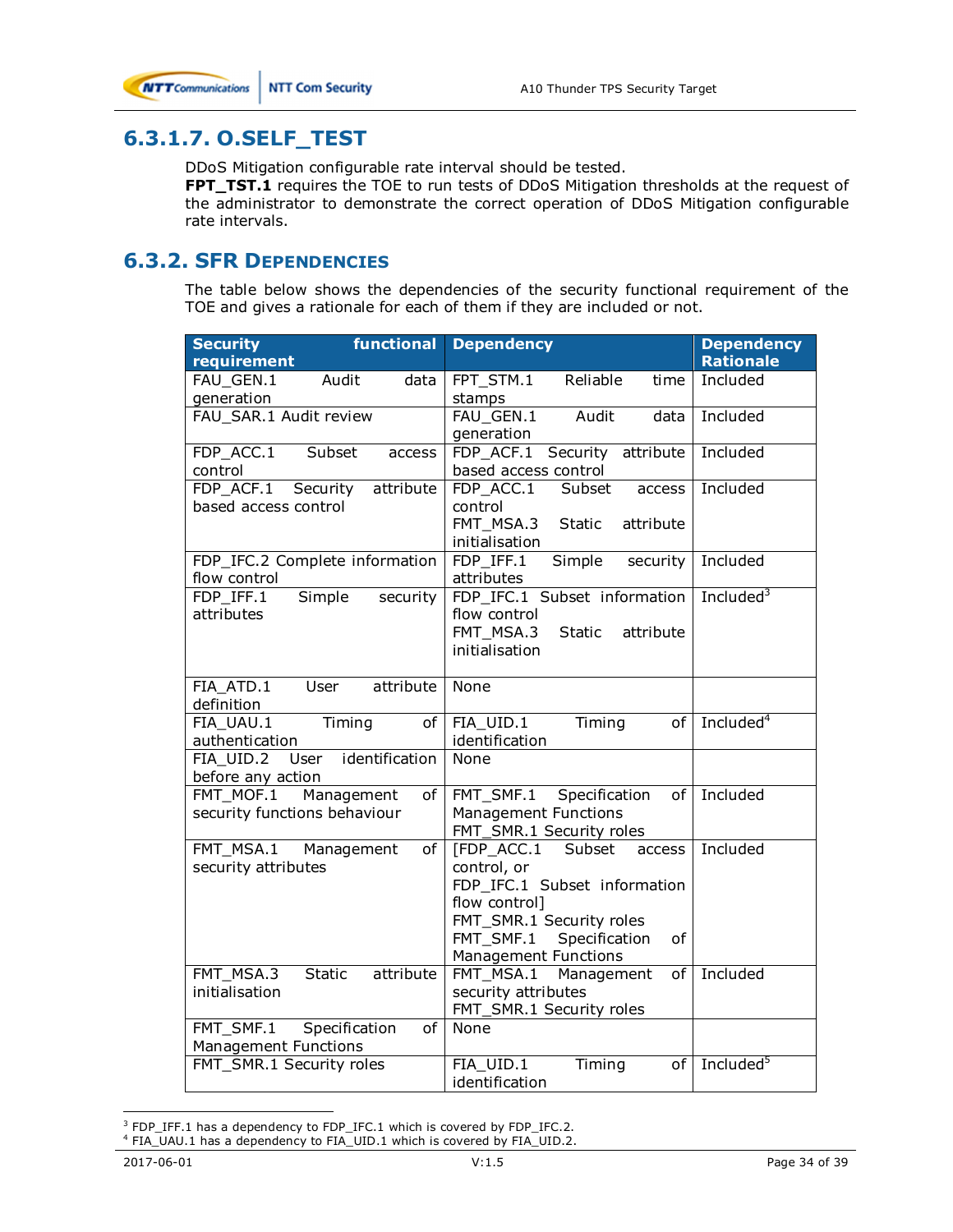

| <b>Security</b><br>requirement | functional Dependency | <b>Dependency</b><br><b>Rationale</b> |
|--------------------------------|-----------------------|---------------------------------------|
| FPT STM.1 Reliable time stamps | None                  |                                       |
| FPT TST.1 TSF testing          | None                  |                                       |

### **Table 6: SFR's dependencies and rationale**

# **6.3.3. SAR RATIONALE**

The SARs specified in this ST are according to EAL2 augmented with ALC\_FLR.1.

<sup>&</sup>lt;sup>5</sup> FMT\_SMR.1 has a dependency to FIA\_UID.1 which is covered by FIA\_UID.2.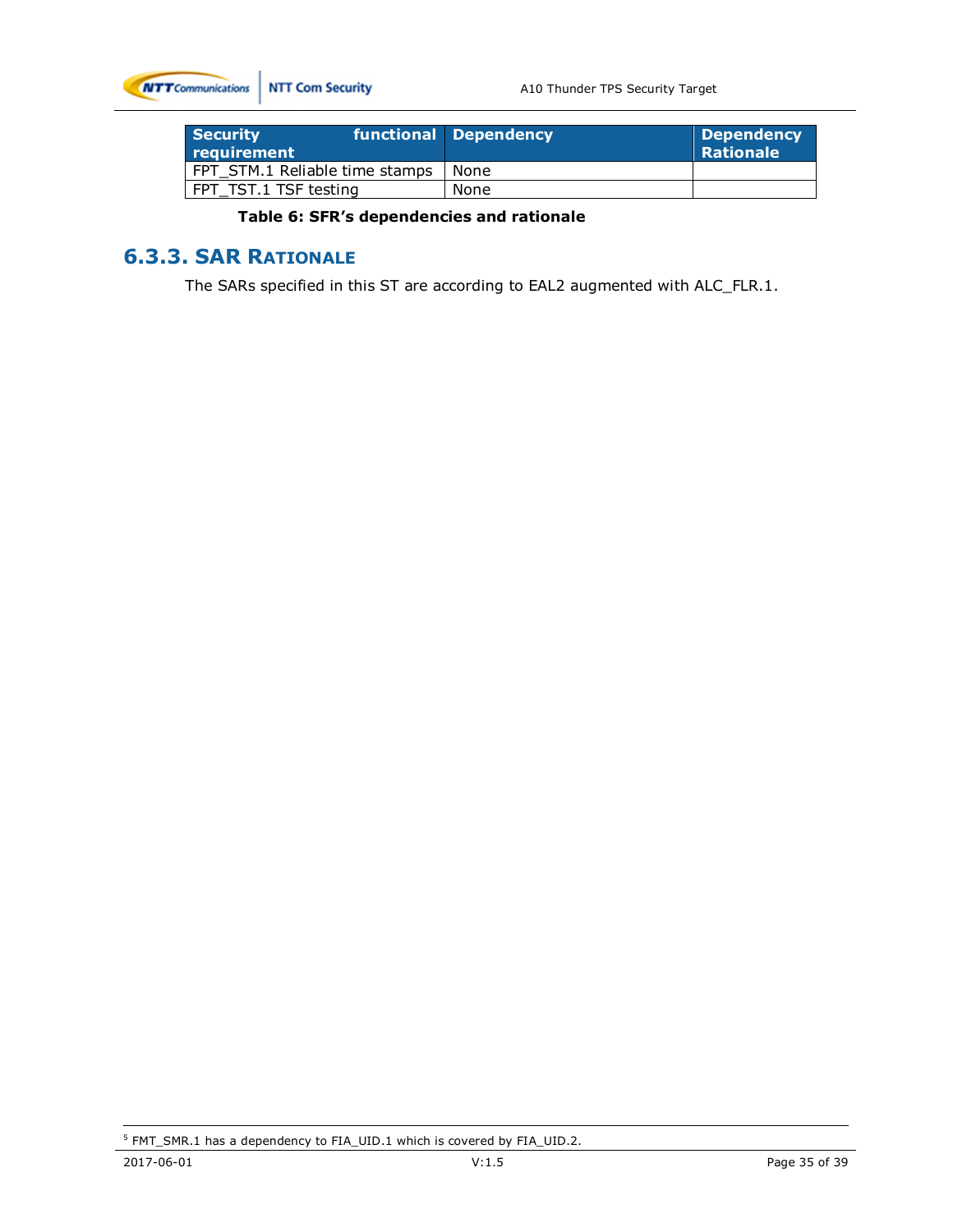# **7. TOE SUMMARY SPECIFICATION (ASE\_TSS)**

## **7.1. TOE SECURITY FUNCTIONS SPECIFICATION**

This section describes the security functions provided by the TOE to meet the security functional requirements specified for the TOE in section 6.1 Security Functional Requirements (SFRs).

The table below shows the mapping between the SFRs and the implementing security functions, and a description is given in the following subsections.

| Requirements        | −                 | ᅱ                | −      | −            | N      |             | ᅱ        | ᆏ          | $\sim$     | ↽           | ⊣               | ო         | ᆏ           |                   | ᆏ         |            |
|---------------------|-------------------|------------------|--------|--------------|--------|-------------|----------|------------|------------|-------------|-----------------|-----------|-------------|-------------------|-----------|------------|
| <b>Functions</b>    | 집<br>5<br>₹<br>ட் | AR.<br>σī<br>EAU | ğ<br>쉽 | ہے<br>4<br>È | 입<br>È | ᆏ<br>出<br>읍 | 읍<br>FIA | UAU.<br>ÉÁ | ЛD.<br>FIA | MOF.<br>FMT | <b>MSA</b><br>눱 | MSA<br>ĔΣ | SNE.<br>FMT | <b>SMR</b><br>ENT | STM.<br>콭 | TST.1<br>귵 |
| SF. AUTHENTICATION  |                   |                  |        |              |        |             | X        | X          | Χ          |             |                 |           |             |                   |           |            |
| <b>SF.ACCESS</b>    |                   |                  | X      | X            | X      | X           |          | X          | X          |             | X               | X         |             |                   |           |            |
| SF.AUDIT            | X                 | X                |        |              |        |             |          |            |            |             |                 |           |             |                   | X         |            |
| SF.PROTECTION       | X                 |                  | X      | X            |        |             |          | X          | X          | X           | X               |           | x           |                   |           |            |
| <b>SF.INTEGRITY</b> |                   |                  | X      | X            |        |             |          |            |            | X           | X               | X         |             |                   |           |            |
| SF.MANAGEMENT       |                   | Χ                |        |              |        |             |          |            |            | X           | Χ               | X         | X           | X                 |           |            |
| SF.TEST             |                   |                  |        |              |        |             |          |            |            |             |                 |           |             |                   |           | X          |

#### **Table 7: Mapping SFRs to security functions**

# **7.1.1. SF.AUTHENTICATION**

The administrators identify themselves to the TOE and are authenticated prior to getting access to their functions and data.

A10 Thunder TPS provides advanced features for (securing) management access to the device. On a PC connected to a network that can access to a dedicated management interface, the administrator can open an SSH connection to the IP address of the management interface.

#### User EXEC level:

At the login prompt, the administrator enters the username "admin", and at the password prompt, the administrator enters the admin password, (default password is "a10"). If the admin username and password are valid, the command prompt for the User EXEC level of the CLI appears. The User EXEC level allows the administrator to enter a few basic commands, including ping and some show commands.

#### Privileged EXEC level:

To access the Privileged EXEC level of the CLI and allow access to all configuration levels, the administrator enters the "enable" command. At the password prompt, the administrator enters the enable password. This password is not the same as the admin password, although it is possible to configure the same value for both passwords. If the enable password is correct, the command prompt for the Privileged EXEC level of the CLI appears. To access the requested configuration level, the administrator has to enter the relevant configuration level command. Then a command prompt including configuration level information appears.

A10 Thunder TPS also employs a GUI and the aXAPI open RESTful API for configuring and managing DDoS Mitigation features. The GUI and aXAPI support a single management level, described in the following: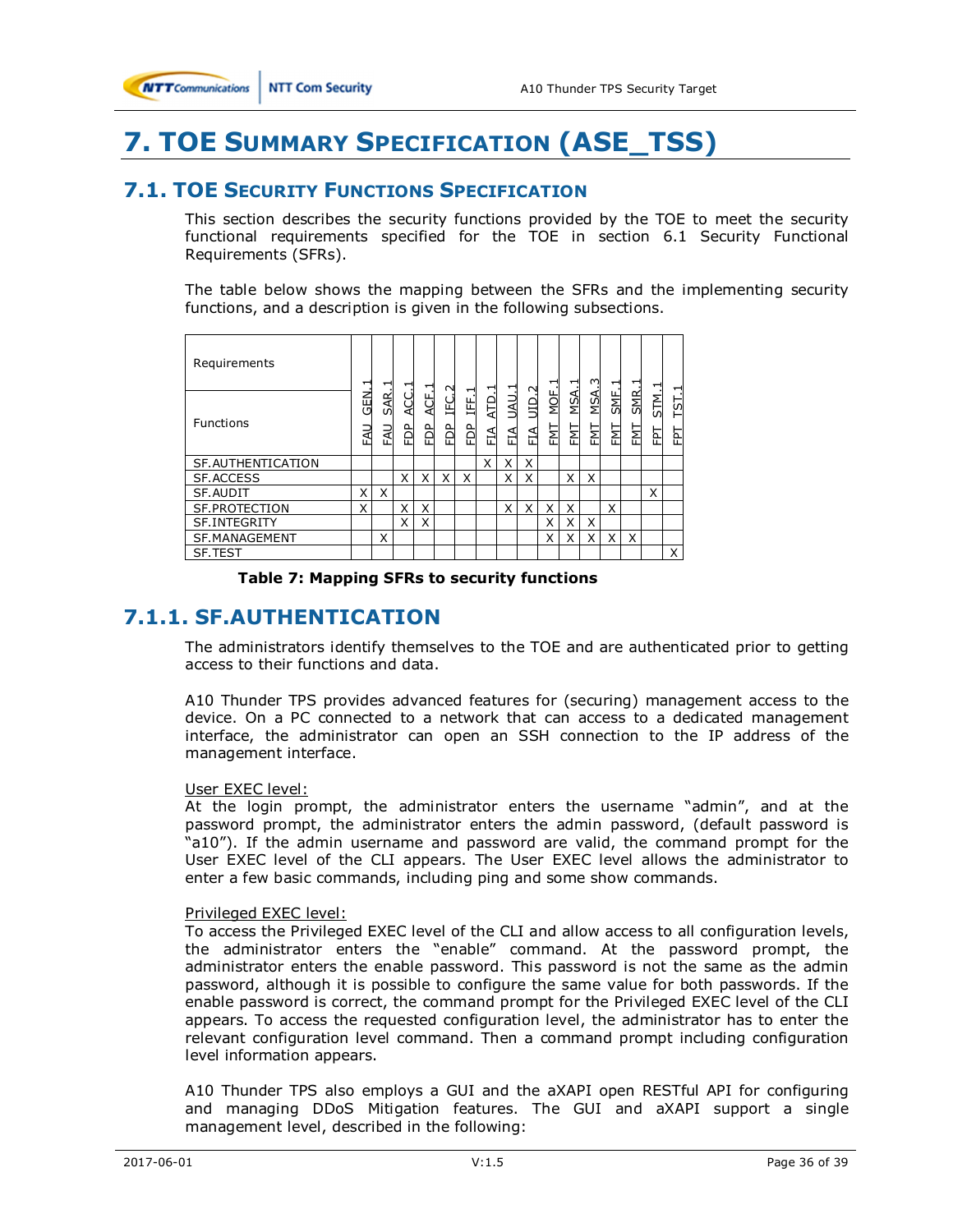

• Privileged EXEC – As with this level when accessing via the CLI, supports the full set of management operations available.

GUI and aXAPI access for the Privileged EXEC level involves logging in (GUI) or authenticating (aXAPI) with a username and a password.

## **7.1.2. SF.ACCESS**

The TOE allows only authorized administrators to access the system.

A10 Thunder TPS employs CLI commands for configuring and managing DDoS Mitigation features, where the CLI is organized in two main management levels User EXEC and Privileged EXEC. To access the User EXEC level of the CLI, the administrator must enter the username "admin" at the login prompt, before the admin password for this level is used. To access the Privileged EXEC level of the CLI (and allow access to all configuration levels), the administrator enters the "enable" command, before the admin password for this level is used.

The User EXEC level makes use of basic operational commands, including ping and some show commands. The Management level Privileged EXEC employs an extensive set of operational commands, including file management commands, clear commands, and all show commands. In addition, the configuration level commands are available only for the Privileged EXEC level, including, Global configuration, Routing configuration, Interface configuration, GLID (rate limit) and DDoS. To access the Privileged EXEC level commands, an administrator has to perform a login with a username and a password.

DDoS Mitigation performs validity checks in hardware on all traffic received by the device. Traffic that passes this initial screening is further scrubbed based on traffic limits, authentication, and other checks configured in DDoS Mitigation rules.

Traffic sources and destinations are tracked in DDoS Mitigation tables, which are managed by the Privileged EXEC administrator. Within the DDoS Mitigation tables, sources or destinations can be flagged with Black List status or White List status.

A10 Thunder TPS also employs a GUI and the aXAPI open RESTful API for configuring and managing DDoS Mitigation features. The GUI and aXAPI support a single management level, described in the following:

• Privileged EXEC – As with this level when accessing via the CLI, supports the full set of management operations available.

GUI and aXAPI access for the Privileged EXEC level involves logging in (GUI) or authenticating (aXAPI) with a username and a password.

# **7.1.3. SF.AUDIT**

The TOE records and maintains security-related events in order to enable tracing of responsibilities for security-related acts and provides means to review the recorded data.

Thunder TPS scrubs traffic at multiple layers (hardware, layer 2/3, layer 4, layer 7), and violating of these checks are logged. DDoS Mitigation supports use of sFlow for collection and export of DDoS Mitigation statistics, at the modes Privileged EXEC level and configuration levels. Within sFlow records, the epoch timestamp in the header indicates when the samples were taken.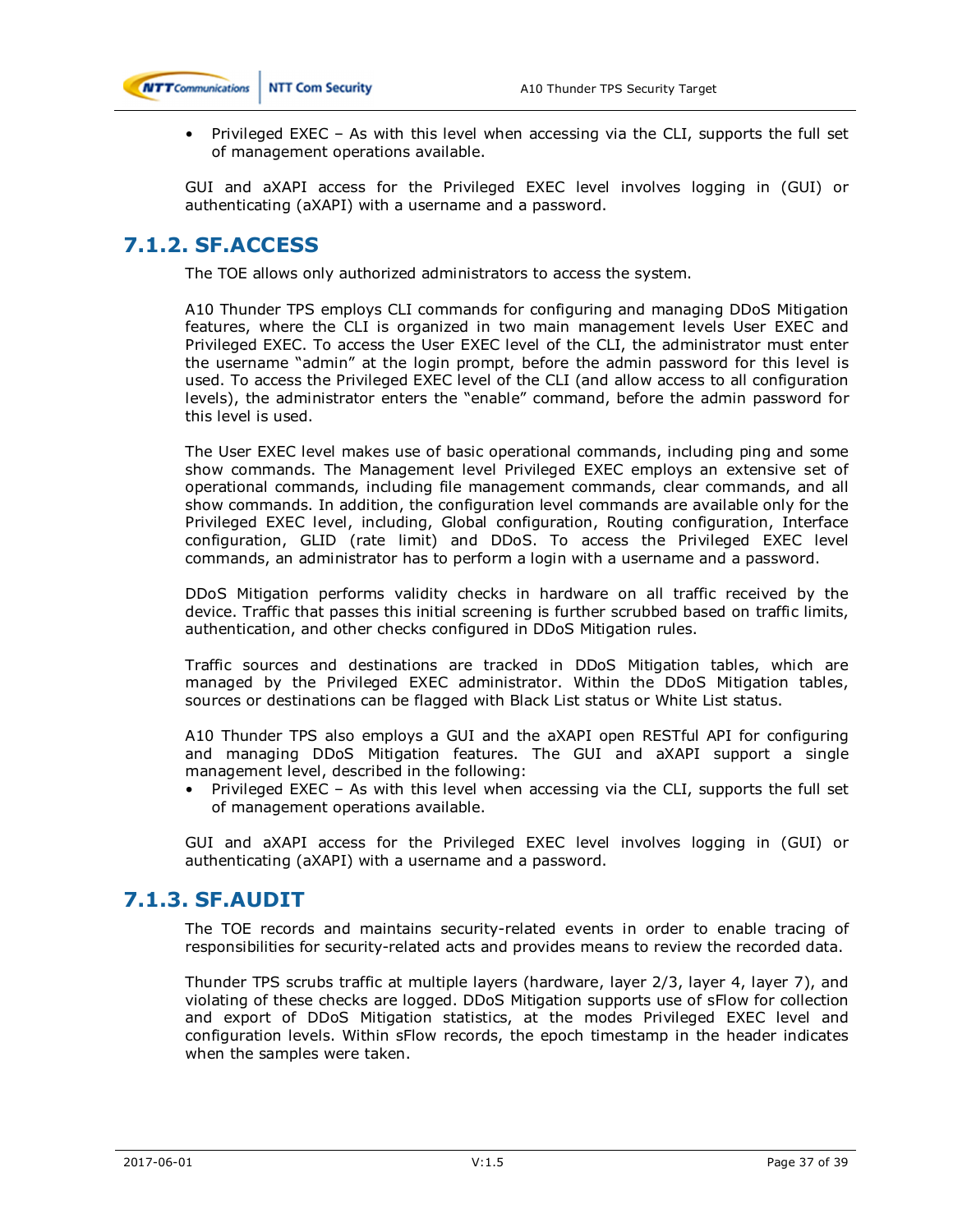

# **7.1.4. SF.PROTECTION**

The TOE shall protect TSF data stored in the TOE from unauthorized exposure, modification and deletion.

Violating of hardware and software security checks shall be logged, and A10 Thunder TPS offers message logging management feature.

CLI commands for configuring and managing DDoS Mitigation features are organized in multiple levels, including User EXEC and Privileged EXEC for operational commands, where the administrator must be successfully logged on by means of username and password.

The User EXEC level can only make use of ping and some show commands.

The DDoS Mitigation tables and features shall only be managed by the Privileged EXEC administrator, because only the Privileged EXEC management level can employ commands for file management, clearing of DDoS information and configuration, together with all show commands. The Privileged EXEC administrator thus has the rights to modify and configure DDoS Mitigation rules, configure protection against DSN/HTTP/SSL/TCP/UDP-based attacks, clear entries from the DDoS Mitigation IP tables, and clear entries from the DDoS statistics.

A10 Thunder TPS also employs a GUI and the aXAPI open RESTful API for configuring and managing DDoS Mitigation features. The GUI and aXAPI support a single management level, described in the following:

• Privileged EXEC – As with this level when accessing via the CLI, supports the full set of management operations available.

GUI and aXAPI access for the Privileged EXEC level involves logging in (GUI) or authenticating (aXAPI) with a username and a password.

## **7.1.5. SF.INTEGRITY**

The TOE ensures the integrity of system data.

Only the Privileged EXEC management level can employ commands for clearing of DDoS information. DDoS Mitigation tables, used to track the security status for traffic flows, shall only be configured by the Privileged EXEC administrator. ACOS begins creating dynamic DDoS Mitigation table entries for traffic as soon as the administrator enables DDoS Mitigation. To ensure that static entries are correctly used, the administrator should clear the dynamic entries from the DDoS Mitigation tables, after creating the static entries. This will clear any conflicting entries that would otherwise continue to be used instead of the static entries. Static entries are created when the administrator configure a DDoS Mitigation rule for a specific IP host, subnet, or geolocation. Static entries do not age out, and remain on the table unless the administrator clears the table.

Additionally, ACOS provides a redundancy feature allowing the administrator to stage a second Thunder TPS device as a standby in case the primary device becomes unavailable. If the Active device does become unavailable, ACOS fails over to the Standby device and resumes DDoS Mitigation operation.

## **7.1.6. SF.MANAGEMENT**

The TOE provides means for the authorized administrator of the TOE to efficiently manage the TOE in a secure manner.